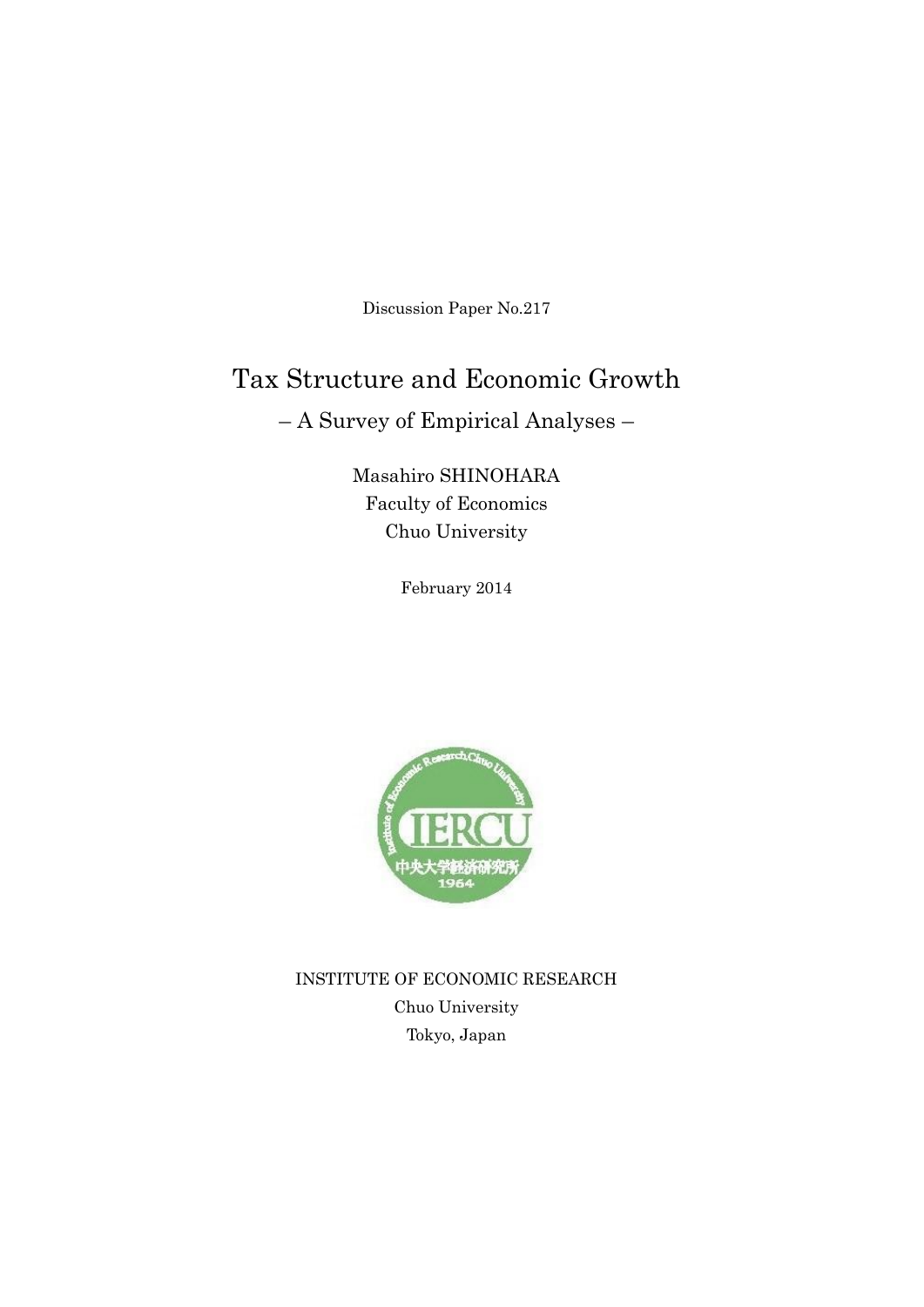# Tax Structure and Economic Growth – A Survey of Empirical Analyses –

Masahiro SHINOHARA

Faculty of Economics Chuo University 742-1 Higashinakano, Hachioji, Tokyo, 192-0393, Japan E-mail: mshino@tamacc.chuo-u.ac.jp

## Abstract

The aim of this paper is to survey previous studies that empirically analyzed the relationship between tax structures and economic growth. We systematically organize analytical methods and results of previous studies in preparation for an examination of this relationship in Japan.

Key words: Tax structure, Economic growth. JEL Classification Codes: E62; H20; O40.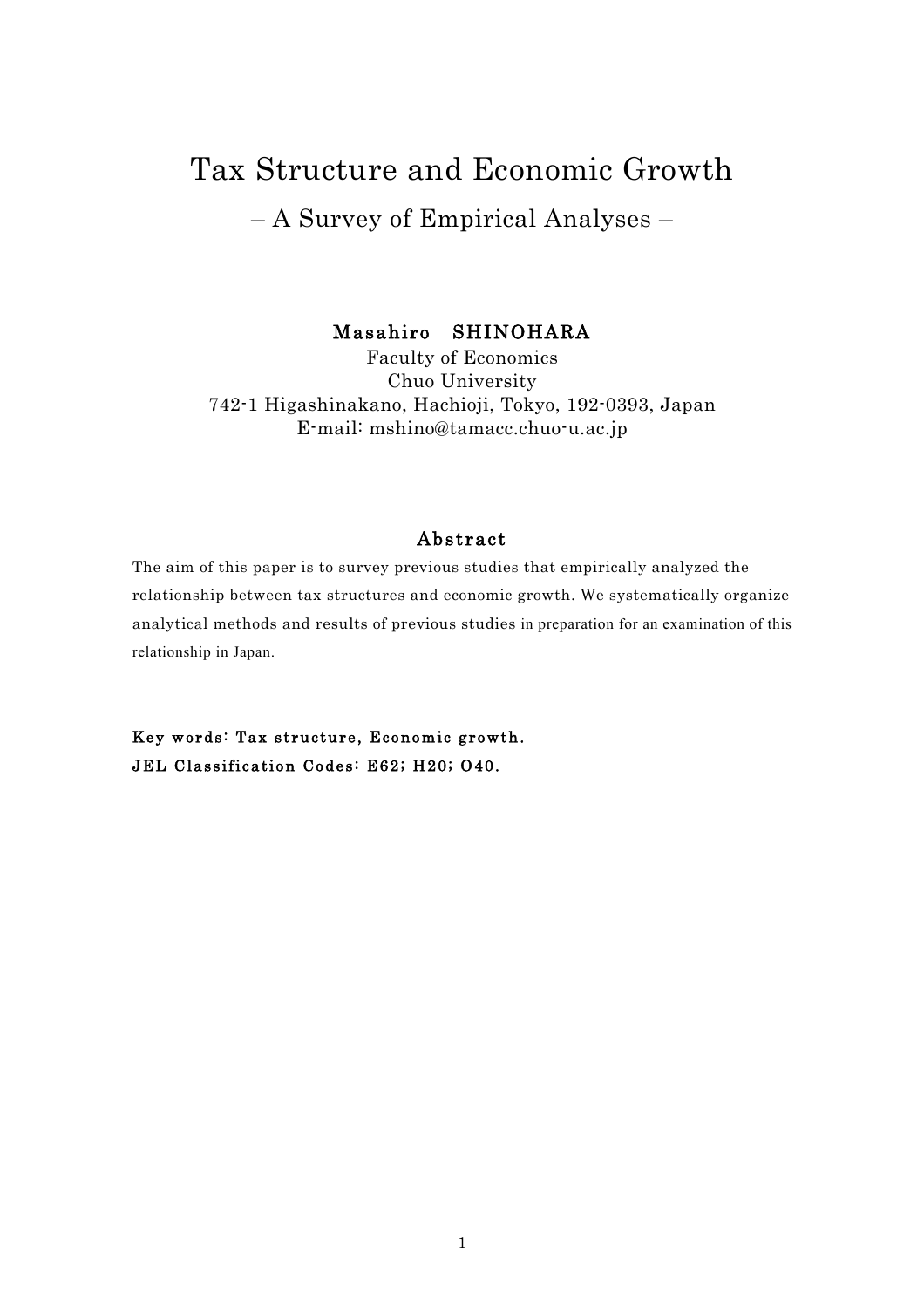## 1. Introduction

This paper will survey prior studies that have empirically analyzed the relationship between tax structures and economic growth as an introductory work for empirically examining the ideal tax structure for Japan's economic growth. Is there a relationship between the tax structure and economic growth? If there is a relationship, what kind of tax structure is desirable for economic growth? The above questions form the underlying issues of this paper.

The survey of prior research relating to tax structures and economic growth can be classified into two groups, those that take a general view of theoretical research and those that focus on organized empirical research.

Myles(2009a) and Johansson, et al.(2008), and OECD (2010) are examples of the former. Myles (2009a) surveys theoretical research relating to the effect of tax policy on economic growth. Myles (2009a) points out that 'in an endogenous growth model that incorporates human capital, the relative dependence on income taxes is lowered and the resulting increase of dependence on consumption taxes is connected to the promotion of economic growth.1 Johansson et al. (2008) and OECD (2010) consider growth-orientated tax reform. From the viewpoint of the tax structure, corporate income taxes, personal income taxes, consumption taxes, and recurrent taxes on immovable property are the greatest impediments to economic growth, in that order. It is clear that policies that include a reduction in the rate of taxation and a broadening of the taxation base (BBLR: Broad Base-Low Rate Approach) as well as policies that rectify externalities (e.g. assistance from the taxation system for investment in research and development) promote growth.

Myles (2009b), Prammer (2011), and McBride (2012) are examples of the latter. Myles (2009b) focuses on research relating to a regression analysis of the relationship between the level of tax burden and the tax structure on the one hand and economic growth on the other. Kneller et al.(1999), Bleaney et al.(2001), and Widmalm (2001) are introduced for the relationship between the tax structure and economic growth. Surveying empirical research (simulations based on a macroeconomic model and regression analysis), Prammer (2011) explains theoretically how tax, interfering with the decision-making of economic agents, affects economic growth. In relation to simulations based on a macroeconomic model, the estimates of the European Commission (European Commission (2008; 2010)) are introduced and the regression

<sup>&</sup>lt;sup>1</sup> Myles (2009a), p. 43 and p. 44.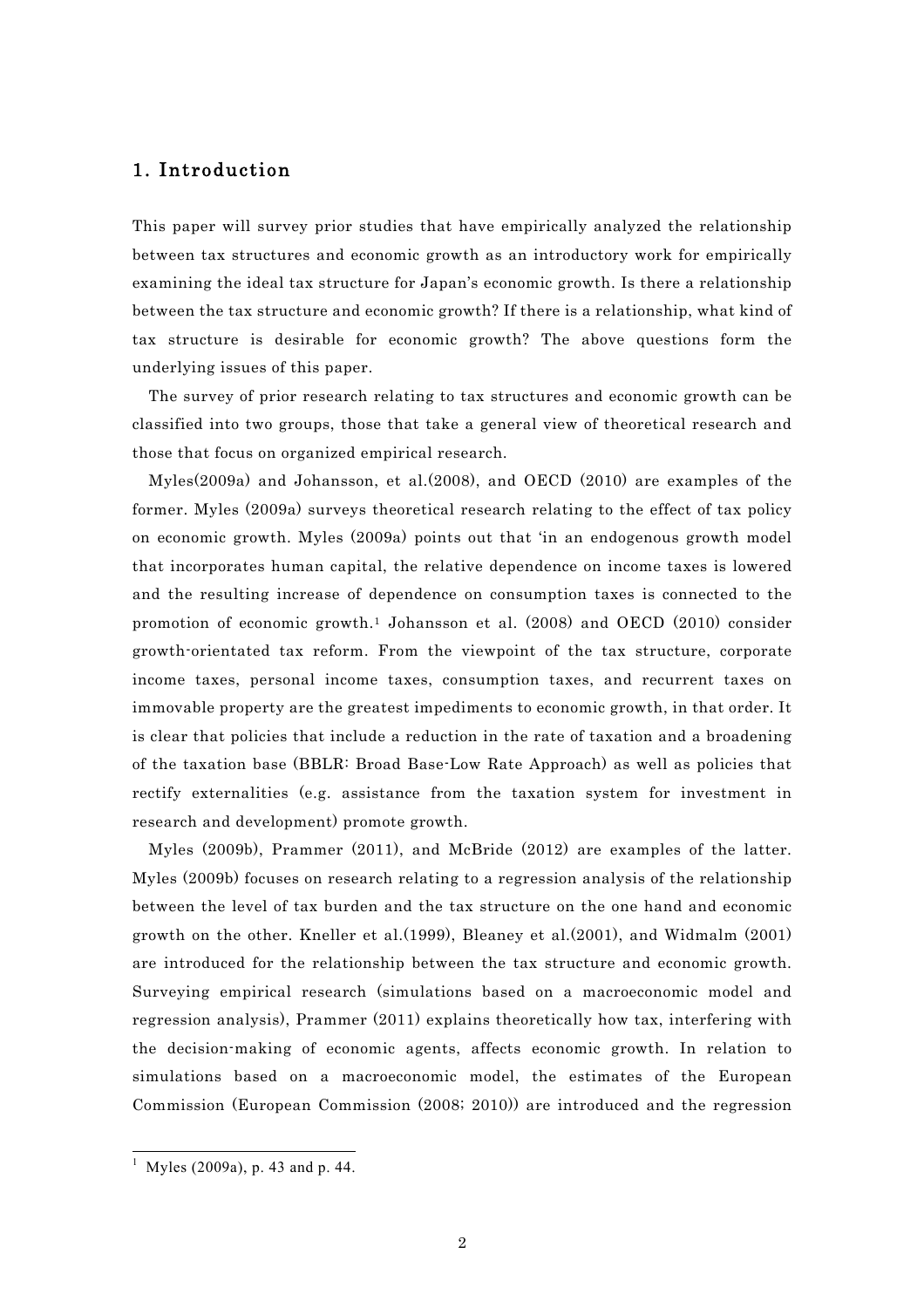analysis of the tax structure and economic growth by Arnold (2008), Johansen et al. (2008), Arnold et al. (2011) and Xing (2011) are taken up. McBride (2012) surveys research that has empirically analyzed the effect of tax policy on economic growth. Of the 26 research papers dating from 1983, five relating to the tax structure and economic growth are taken up (Gemmell et al. (2011), Arnold et al. (2011), Bleaney et al. (2001), Kneller et al. (1999), Mendoza et al. (1997)).

This paper will explain the research trend of empirical research relating to the tax structure and economic growth in a more detailed manner than that of the above prior research. The form of this paper is as follows. First, the distinctive features of the prior research will be made clear from the viewpoint of an analytical method. Furthermore, the prior research will be classified based on government budget constraints, and the results of the analysis will be studied.

## 2. Analytical method

## 2.1. Data and object of estimation

For the most part, the analysis used cross-country panel data. Furthermore, the main objects of the analysis are countries of the OECD. However, in part, analysis including developing countries can also be evidenced (Miller and Russek (1993; 1997), Lee and Gordon (2005), Jorge et al. (2009), Santiago and Yoo (2012)).

## 2.2. Explained variables

The following are adopted as explained variables of growth regressions: GDP per capita growth rate (Kneller et al.(1998; 1999), Bleaney et al.(2001), Mercedes and Mehrez(2004), Angelopoulos et al. (2006)), real GDP per capita growth rate (Mendoza et al. (1995; 1997), Miller and Russek (1993; 1997), Widmalm (2001), Lee and Gordon (2005), European Commission (2006), Jorge et al. (2009)), real GDP per capita growth rate as a trend (Shinohara(2012)) , changes in real GDP per head of the working-age population (Arnold(2008), Arnold et al.(2011), Xing (2011; 2012)), changes in the GDP growth rate (Gemmell et al.(2007; 2011)) and changes in the GDP per capita growth rate (Santiago and Yoo (2012)).

## 2.3. Explanatory variables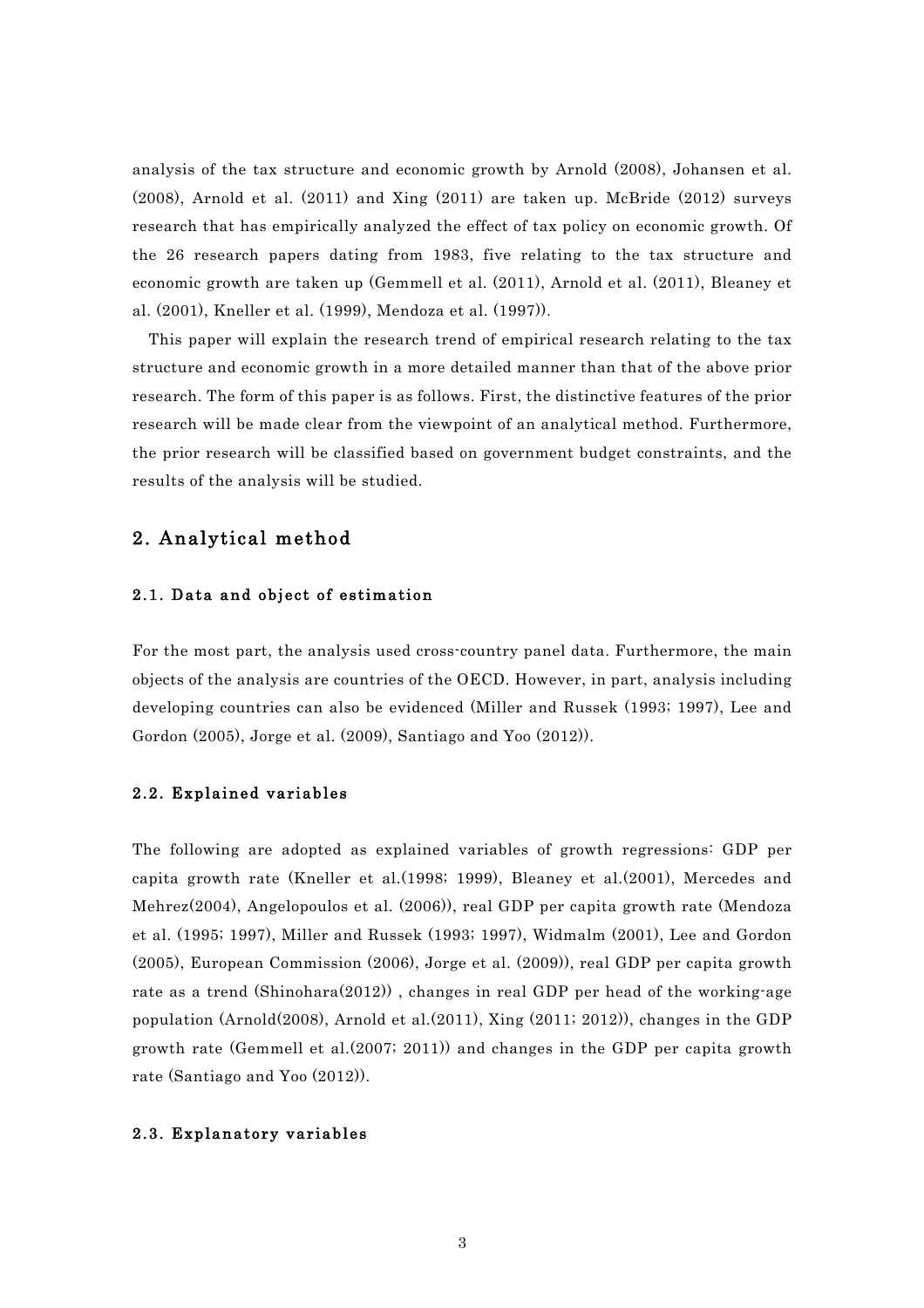#### 2.3.1. Classification of the tax structure

Explanatory variables can be categorized into financial variables and variables other than financial variables. Financial variables are separated into annual revenue (tax revenue and revenue other than tax revenue), annual expenditure, and financial surplus. The tax burden and tax structure are included in tax revenue.

The method of classification of the tax structure in prior research divided the tax system into five broad categories: (1) income taxes, consumption taxes, and property taxes; (2) direct taxes and indirect taxes; (3) labor income taxes, capital income taxes, and consumption taxes; (4) distortionary taxation and non-distortionary taxation; (5) other forms of taxation. The numbers of classification correspond to those of the OECD Revenue Statistics (as below).

#### (a) Income taxes, consumption taxes, and property taxes

The classification method is based on the classification of the OECD Revenue Statistics. Widmalm (2001), Arnold (2008), Arnold et al. (2011), Xing (2011; 2012), Santiago and Yoo (2012) adopt this kind of classification.

The following is included within each classification: income taxes (Taxes on income, profits, and capital gains: classification numbers 1000, 2000, 3000) include personal income taxes, corporate income taxes, social security contributions, and payroll taxes (taxes on payroll and workforce); consumption taxes (Taxes on goods and services: classification number 5000) include specific consumption taxes and general consumption taxes (value added taxes and sales taxes); property taxes (Taxes on property: classification number 4000) include wealth transfer taxes (estate, inheritance and gift taxes, taxes on financial and capital transactions) and wealth holding taxes (recurrent taxes on immovable property and recurrent taxes on net wealth).

## (b) Direct taxes and indirect taxes

Direct taxes include income taxes, property taxes, social security contributions, and payroll taxes. Indirect taxes include consumption taxes. Mercedes and Mehrez (2004), European Commission (2006), and Jorge et al. (2009) base their research on this kind of classification.

#### (c) Labor income taxes, capital income taxes, and consumption taxes

Mendoza et al. (1995; 1997) and Angelopous et al. (2006) use this method of classification. Mendoza et al. (1994) and Martinez-Mongay (2000) provide a detailed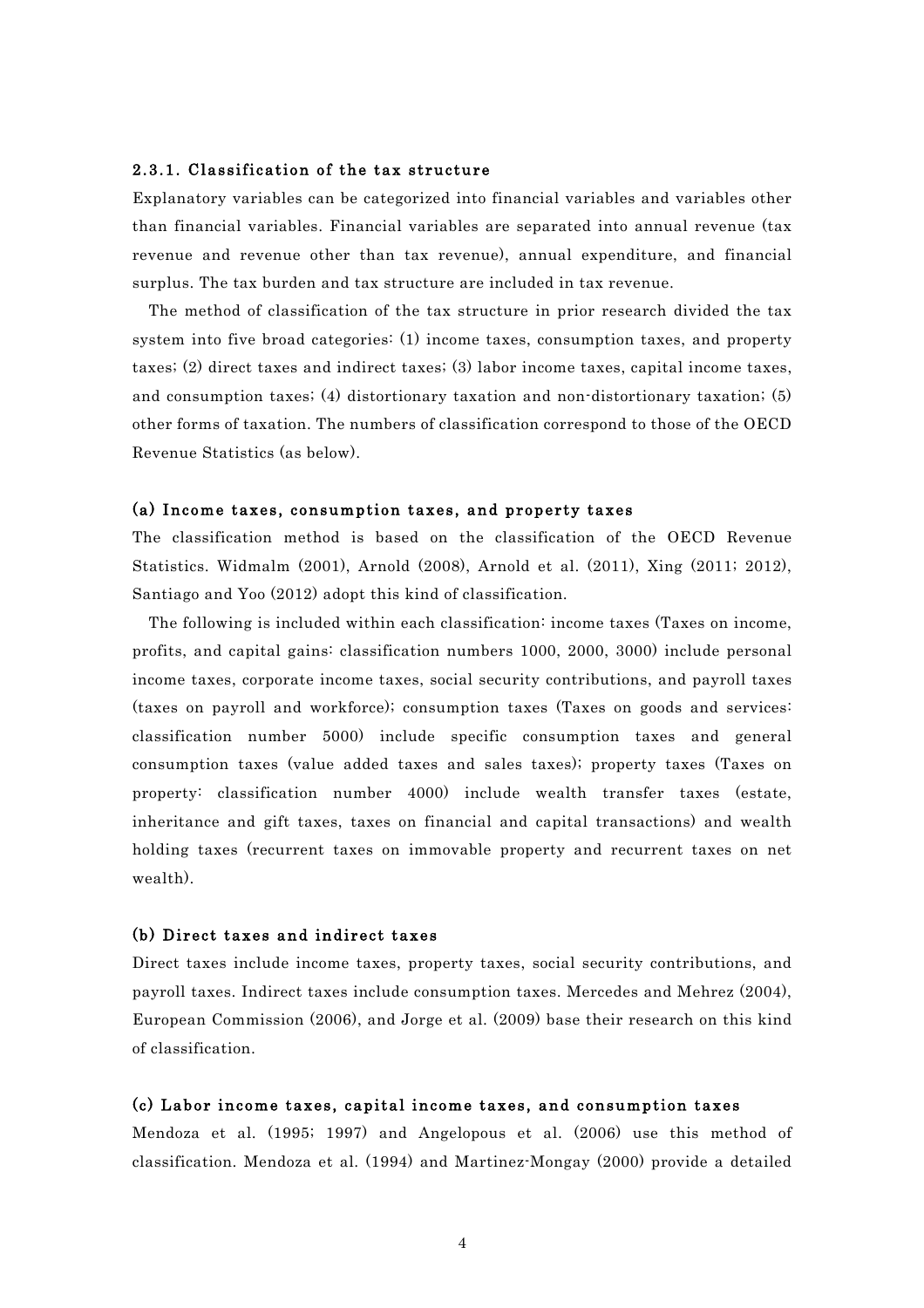explanation relating to the effective tax rate based on this classification.

Labor income tax is made up of taxes on income profits and capital gains of individuals (classification number 1100), social security contributions (classification number 2000), and payroll taxes (classification number 3000).

Capital income taxes include taxes on income profits, capital gains of corporations (classification number 1200), recurrent taxes on immovable property (classification number 4100), and taxes on financial and capital transactions (classification number 4400).

Consumption taxes consist of general taxes on goods and services (classification number 5110) and excises (classification number 5121).

## (d) Distortionary taxation and non-distortionary taxation

Kneller et al. (1998; 1999), Bleaney et al. (2001), and Gemmell et al. (2007; 2011) adopt this method of classification.

Distortionary taxation is defined as taxation that affects economic growth by hindering the decision making of economic agents to save or invest. Income taxes, social security contributions, payroll taxes, and property taxes fall within this category.

Non-distortionary taxation is defined as taxation that does not hinder the decision making of economic agents to save or invest and does not affect economic growth.

## (e) Other forms of taxation

Lee and Gordon (2005) do not follow the above classifications and instead use individual taxes, corporate taxes, value added taxes, and customs as explanatory variables for taxation. Miller and Russek (1993; 1997) use tax revenue and revenue other than tax revenue as explanatory variables. Tax revenue is classified as personal income taxes, corporate income taxes, social security contributions, domestic consumption taxes, customs, and other forms of taxation. Similarly, Shinohara (2012) conducts an analysis from the viewpoint of Revenue Mix, including the issuance of bonds and tax explanatory variables, which include personal income taxes, corporate income taxes, social security contributions, and consumption taxes.

## 2.3.2. Explanatory variables other than financial variables

Explanatory variables other than financial variables include, among other things, the prior period GDP per head of population (or of the working-age population), prior period GDP per capita growth rate, initial GDP per capita, physical capital, human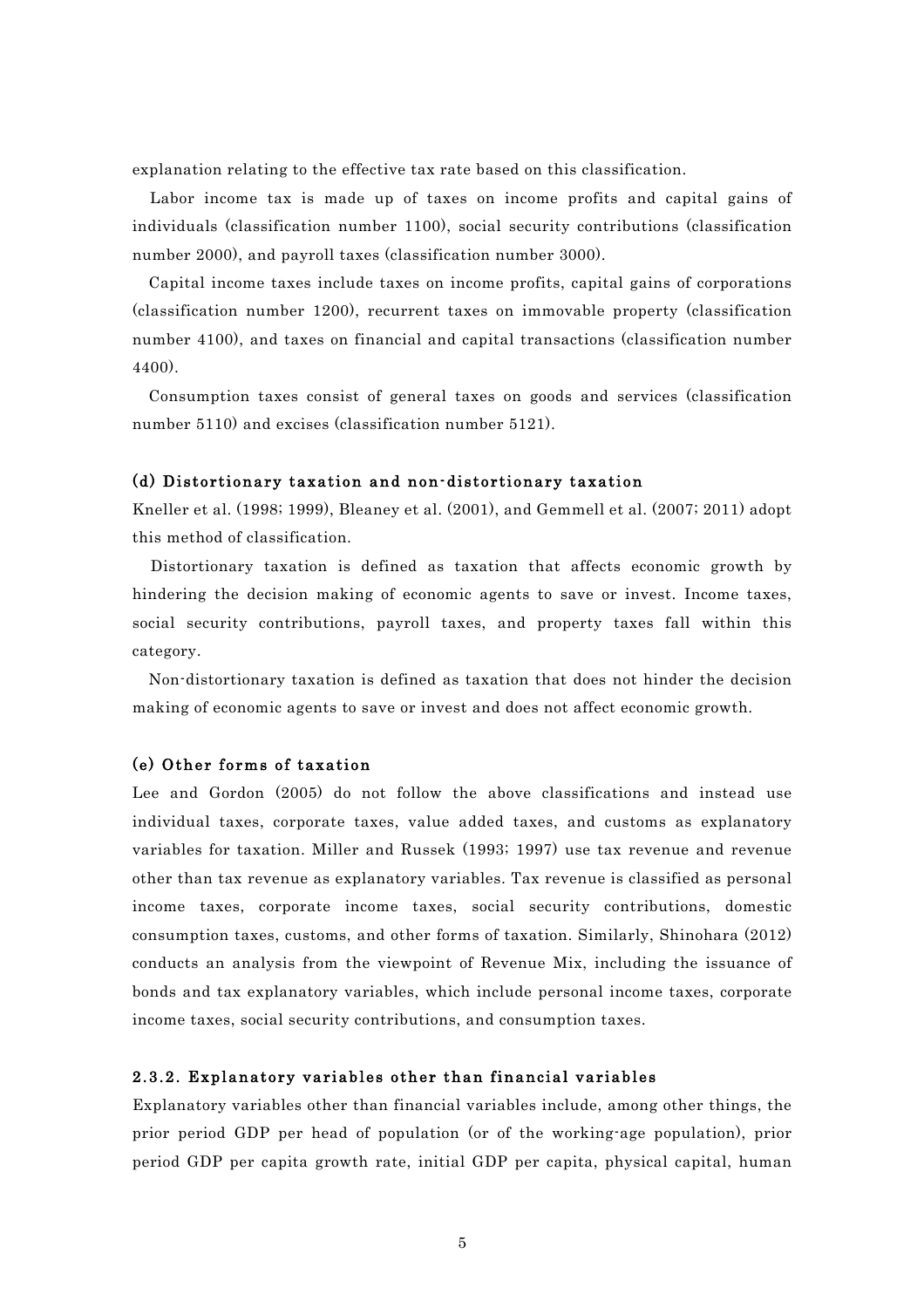capital, population (or labor force population) growth rate, and trade openness (exports to GDP ratio, the total of exports and imports to GDP ratio). The other variables include investment in research and development  $(R & D)$ , inflation rate, inflation volatility, terms of trade, labor market instability, purchasing power parity, aging rate, economic freedom, sovereign credit risk, and corruption and quality of the bureaucrat.

It is presumed that of the above, physical capital, human capital, trade openness, investment in research and development, conditions of trade, economic freedom, and corruption and quality of the bureaucrat have a positive correlation with the rate of economic growth.

Contrarily, it is presumed that the prior period GDP per head of population (or of the working-age population), prior period GDP per capita growth rate, initial GDP per capita, population (or labor force population) growth rate, inflation rate, inflation volatility, labor market instability, purchasing power parity, aging rate and sovereign credit risk have a negative correlation with the rate of economic growth.

## 2.4. Method of estimation

For the most part, the estimation model is that of the pooling regression or the fixed effects estimation. A dynamic panel model is also carried out in some research (Bleaney et al. (2001) and Gemmell et al. (2007; 2011)). The PMG (Pooled Mean Group) estimation is adopted in an analysis distinguishing short-term effects and long-term effects (Gemmell et al. (2007; 2011), Arnold (2008), Arnold et al. (2011), Xing (2011; 2012), and Santiago and Yoo (2012)).

In both analyses, a check in relation to the selection of explanatory variables and endogeneity is carried out. In particular, Widmalm (2001) checks the robustness of the explanatory variables through a sensitivity analysis.2

## 2.5. Government budget constraints

It is possible to classify the prior research by whether or not government budget constraints were considered for the empirical research. It is also possible to classify the prior research based on the premise of government budget constraints to those that consider tax revenue neutrality, annual revenue neutrality, annual revenue, and annual expenditure simultaneously.

 $2$  See Levine and Renalt (1992).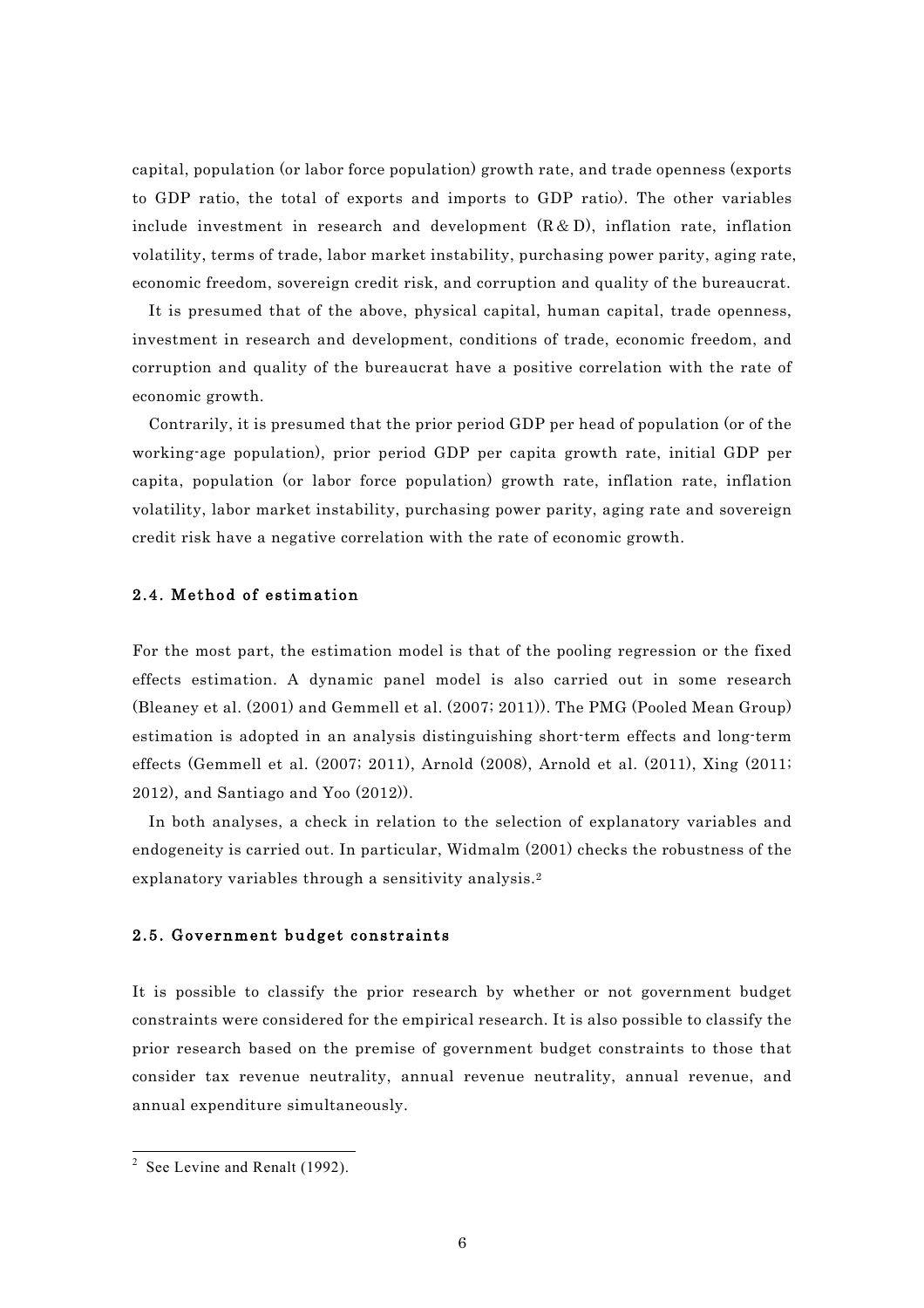#### (1) No government budget constraints

Mendoza et al. (1995; 1997), Lee and Gordon (2005), Angelopoulos et al. (2006), European Commission (2006), and Jorge et al. (2009) do not consider government budget constraints.

### (2) Tax revenue neutrality

Widmalm (2001), Arnold (2008), Arnold et al. (2011), Xing (2011; 2012) and Santiago and Yoo (2012) are analyses from the viewpoint of tax revenue neutrality. By adopting the hypothesis of tax revenue neutrality, the influence of the tax structure on the economic growth becomes evident.

The hypothesis of tax revenue neutrality is shown in Equation (1), where  $T$  is the total tax revenue and  $T_i$  is an individual tax of the tax revenue. When the share of each individual tax, making up the total tax revenue, is added up, the result is 1.

$$
\sum_{i=1}^{n} (T_i/T) = 1 \tag{1}
$$

## (3) Annual revenue neutrality

Shinohara(2012) conducts an analysis focusing on the potential national burden, including public loan revenue within annual revenue. In Equation  $(2)$ , G is the potential national burden and  $R_i$  is the share of public loan revenue and each individual tax making up the potential national burden.

 $\sum_{i=1}^n (R_i/G)$  $\sum_{i=1}^{n} (R_i/G)$  (2)

#### (4) Consideration of annual expenditure

Analyses considering expenditure include Miller and Russek (1993; 1997), Kneller et al. (1998; 1999), Bleaney et al. (2001), Mercedes and Mehrez (2004) and Gemmell et al. (2007; 2011). These analyses are based on the judgment that as annual revenue and annual expenditure are in a mutual relationship affecting economic growth, they should be considered simultaneously.

Government budget constraints considering annual expenditure are expressed in Equation (3). Miller and Russek (1993; 1997) maintain that so long as the relationship in Equation (3) is formed, removal of one of the three variables (annual revenue, annual expenditure, or fiscal surplus) is of no significance.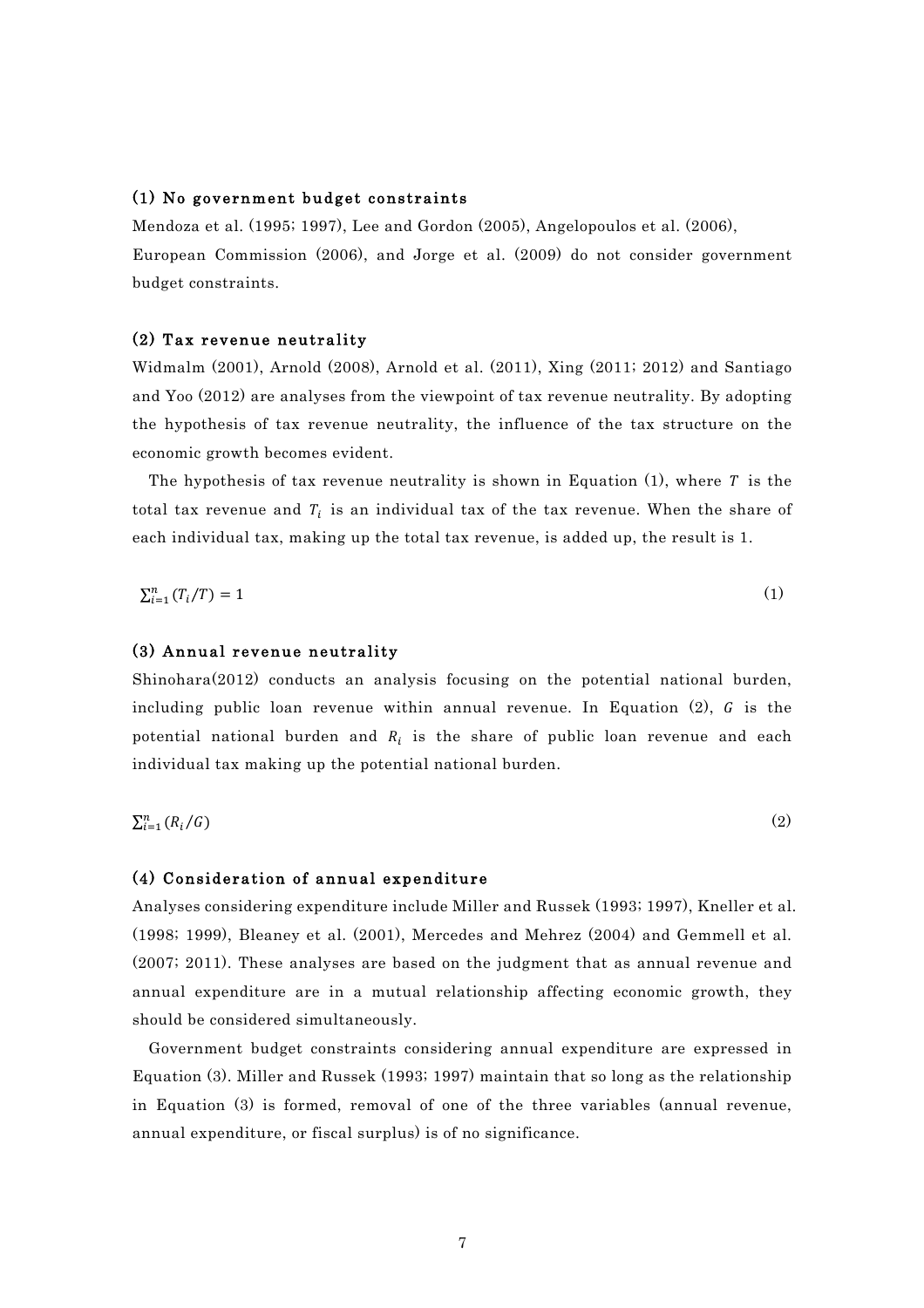Furthermore, based on an endogenous growth model, Kneller, Bleaney et al. (1998; 1999) and Bleaney et al.(2001) develop a regression formula similar to that in Equation (4). However,  $g_{i,t}$  signifies GDP growth rate per capita,  $Y_{i,t}$  signifies variables other than fiscal variables and  $X_{j,t}$  signifies financial variables (revenue, expenditure, and fiscal surplus). Taking Equation (3) into account, Equation (5) is formed from a consideration of multicollinearity. Ultimately, Equation (4) becomes Equation (6). In the estimation, annual revenue is categorized into distortionary taxation, non-distortionary taxation, and other; annual expenditure is categorized into productive expenditure, non-productive expenditure, and other, based on whether or not they are included as arguments in the private production function. The fiscal variables excluded in Equation (6) are non-distortionary taxation and non-productive expenditure, thought to be neutral to economic growth.

$$
g_{i,t} = \alpha + \sum_{i=1}^{k} \beta_i Y_{i,t} + \sum_{j=1}^{m} \gamma_j X_{j,t} + u_{i,t}
$$
\n(4)

$$
\sum_{j=1}^{m} X_{j,t} = 0 \tag{5}
$$

$$
g_{i,t} = \alpha + \sum_{i=1}^{k} \beta_i Y_{i,t} + \sum_{j=1}^{m-1} (\gamma_j - \gamma_m) X_{j,t} + u_{i,t}
$$
\n(6)

## 2.6. Short- and long-term effects

Fiscal policy has short- and long-term effects on economic growth. These effects are demonstrated in Figure 1, in accordance with Myles (2009a).

Growth Path 1 demonstrates the growth pathway prior to the implementation of fiscal policy. With time, output increases from 'a' to 'b'. In Growth Path 2 and Growth Path 3, the growth pathway following the implementation of fiscal policy is demonstrated. In Growth Path 2, there is an increase in output from 'a' to 'c' as a result of the implementation of fiscal policy. However, the economic growth rate is no different from before the implementation of fiscal policy. In comparison, in Growth Path 3, the output increases from 'a' to 'e' as a result of the implementation of fiscal policy and the long-term rise in the economic growth rate.

Growth Path 2 demonstrates the level effect of fiscal policy, whereas Growth Path 3 demonstrates the growth effect. The level effect refers to the effect of temporarily increasing the growth rate while the economy transitions to a new steady state. The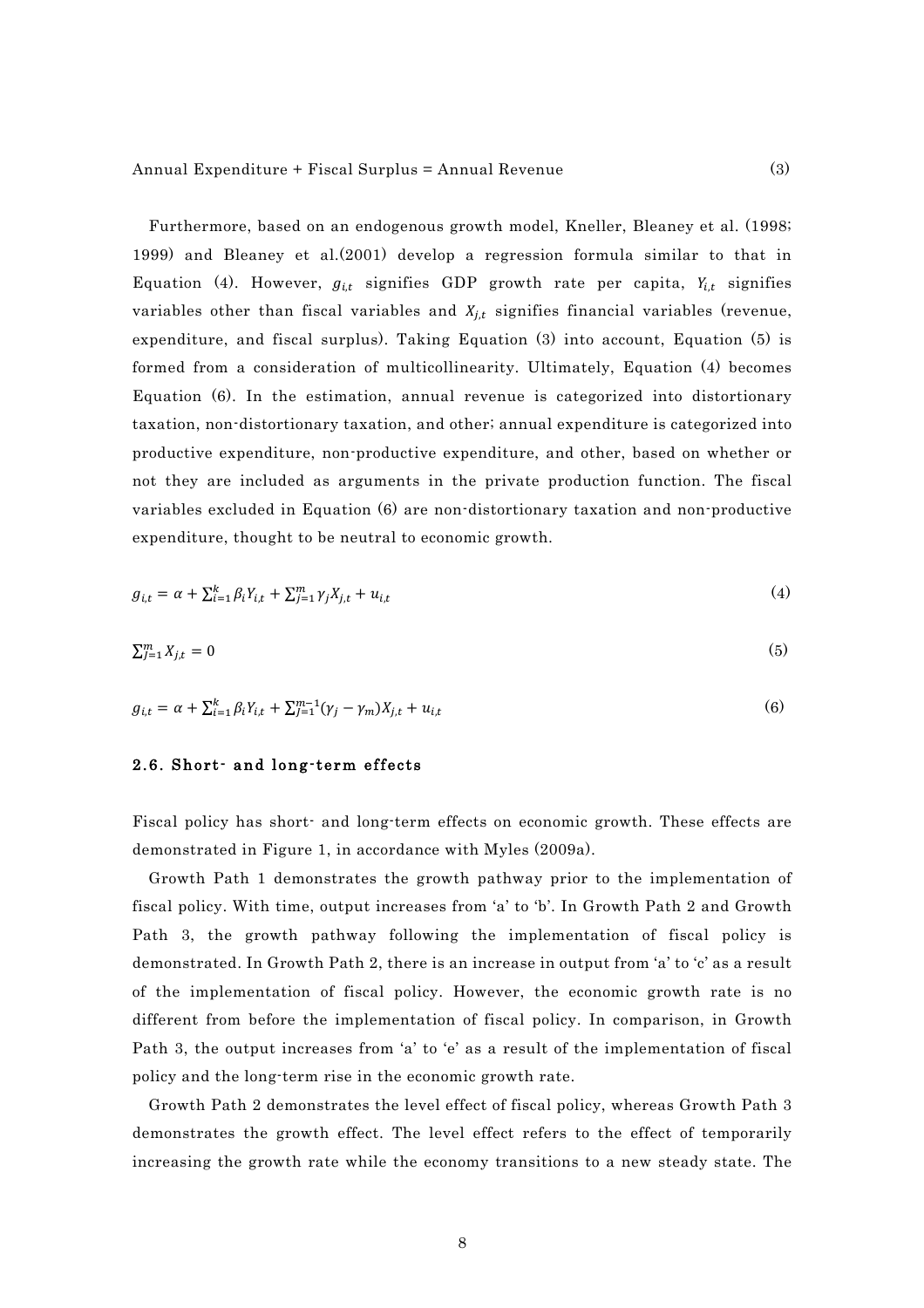growth rate refers to the effect of increasing the rate of growth over the long-term.



Figure.1. The short-term and long-term effects of fiscal policy

Much of the prior research does not clearly distinguish between the short- and long-term effects. The long-term growth pattern is estimated by excluding the effect of short-term economic fluctuations, based on data of a five-year mean.

In relation to this, Gemmell et al. (2007), Arnold (2008), Arnold et al. (2011), Xing (2011; 2012), and Santiago and Yoo (2012) use annual data to clearly distinguish and estimate short- and long-term effects. In recent years, the synchronicity of the economic cycle in the OECD countries has fallen apart. For this reason, Arnold (2008) doubts the method of excluding the effect of economic fluctuations from the five-year mean.<sup>3</sup>

In this circumstance, a PMG estimation based on the panel data error correction model is carried out. As demonstrated by Equation (7), in the error correction model the increment of output  $(y_t)$  is corrected only by a fixed proportion ( $\lambda$ ) of the portion of separation with the steady state  $(y^*)$ . Equation (8) is an example of the regression model. The brackets in first line of Equation (8) represent the long-term effect, and the second line represents the short-term effect.

<sup>3</sup> Arnold (2008), p. 9.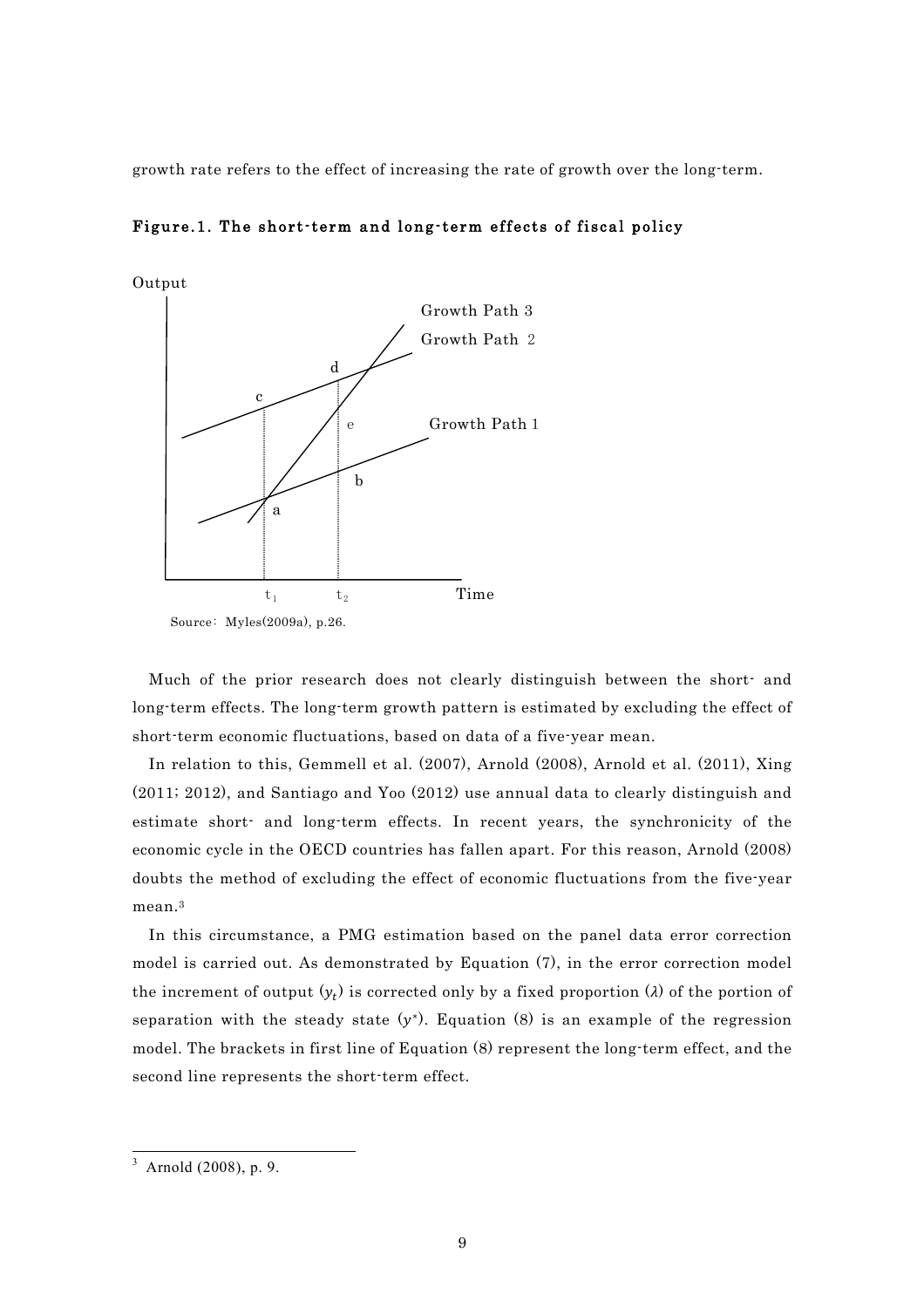$$
\frac{dlny_t}{dt} = -\lambda(lny_t - lny^*)
$$
\n(7)

$$
ln y_{i,t} = -\phi_i(ln y_{i,t-1} - a_1 ln s_{i,t}^k - a_2 ln h_{i,t} - a_3 n_{i,t} - \sum_{j=4}^m a_j ln v_{i,t}^j)
$$
  
+
$$
b_{1j} \Delta ln s_{i,t}^k + b_{2i} \Delta ln h_{i,t} + b_{3i} \Delta n_{i,t} + \sum_{j=4}^m b_{j,i} \Delta ln v_{i,t}^j
$$
  
+
$$
\gamma_i t + \eta_i + \epsilon_{i,t}
$$
 (8)

 $y_{i,t}$ : output per head of the working-age population,  $\phi_i$ : convergence parameter,  $y_{i,t-1}$ : prior period output per head of the working-age population,  $s_{i,t}^k$ : investment rate in physical capital,  $h_{i,t}$ : human capital stock,  $n_{i,t}$ : growth rate of the workingage population,  $V_{i,t}^j$ : tax structure, t: time effects (indicating technical progress),  $\eta_i$ : country-specific intercept

## 3. Results of analysis

## 3.1. Scenario without government budget constraints

## (1) Mendoza et al. (1995; 1997) and Angelopoulos et al. (2006)

Based on data of the five-year mean, Mendoza et al. (1995; 1997) demonstrated that a statistically significant relationship between taxes (labor income taxes, capital income taxes, and consumption taxes) and private investment. Labor income taxes and capital income taxes harm private investment, whereas consumption taxes promote it. However, no significant relationship between taxes and economic growth was presented. There is a statistically significant scenario when analyzing the annual data. A positive correlation can be observed between consumption taxes and economic growth, and a negative correlation can be observed between labor income taxes and capital income taxes, on the one hand, and economic growth on the other.

In relation to this, Angelopoulos et al. (2006) make it clear that: (a) a negative correlation exists between labor income taxes and economic growth, and (b) while not robust, a significant positive relationship exists between the corporate income tax rate and economic growth; whereas, (c) a significant relationship between capital income taxes and consumption taxes on the one hand, and economic growth on the other, cannot be evidenced.

## (2) Lee and Gordon (2005)

Lee and Gordon (2005) demonstrated that: (a) the corporate income tax rate has a negative correlation with the economic growth rate and (b) no discernable significant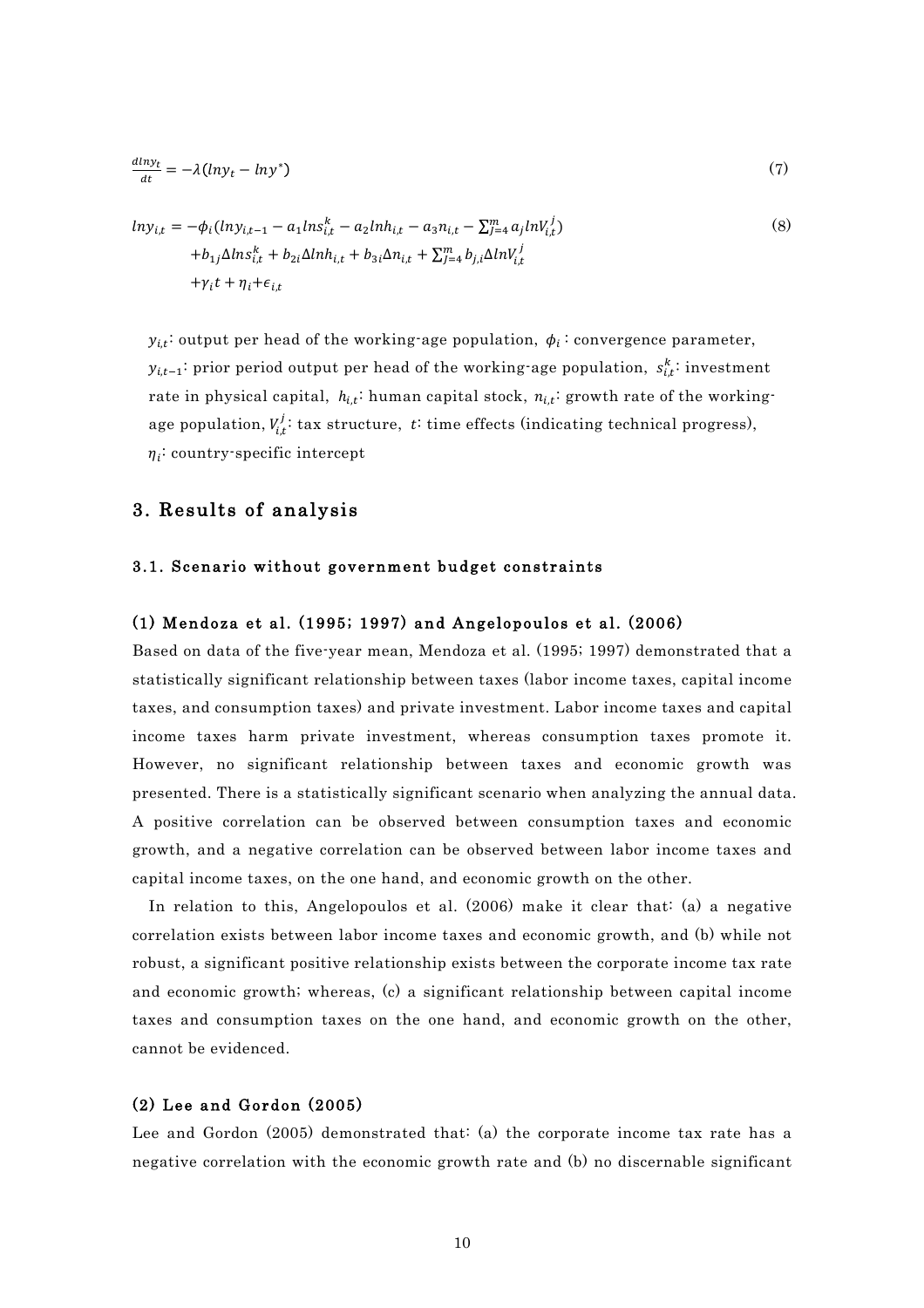relationship exists between income tax rate and the value added tax rate on the one hand, and the economic growth rate on the other.

## (3) European Commission (2006) and Jorge et al. (2009)

The European Commission (2006) and Jorge et al. (2009) examined the relationship of the ratio between direct and indirect taxes and economic growth.

Using the OECD countries for its analysis, the European Commission (2006) demonstrated a positive correlation between the ratio of indirect taxes and direct taxes (indirect tax revenue/direct tax revenue) and economic growth. Furthermore, Jorge et al. (2009) categorized 116 countries into the three categories of developed countries, developing countries, and all countries (developed and developing countries). Jorge et al. (2009) presented a negative correlation (in the cases of developed countries, developed, and developing countries) in the direct to indirect tax ratio and economic growth.

## 3.2. Scenario with government budget constraints (including annual expenditure)

## (1) Miller and Russek (1993; 1997)

Miller and Russek (1993; 1997) conducted an estimation of 39 countries, dividing the countries into three groups, developed countries, developing countries, and all countries (developed and developing countries). The estimation period was from 1975 to 1984. The results are shown below.

(a) In the case of all countries, a positive correlation exists between the corporate income tax revenue to GDP ratio and economic growth. Furthermore, there was no statistically significant relationship between the domestic consumption tax revenue to GDP ratio and economic growth.

(b) In relation to developed countries, a negative correlation exists between personal income tax revenue to GDP ratio and social security contributions to GDP ratio on the one hand, and economic growth on the other.

(c) In relation to developing countries, a positive correlation between corporate income tax revenue to GDP ratio and personal income tax revenue to GDP ratio on the one hand, and economic growth on the other, could be evidenced.

## (2) Kneller et al. (1998; 1999), Bleaney et al.(2001), Gemmell et al.(2007; 2011)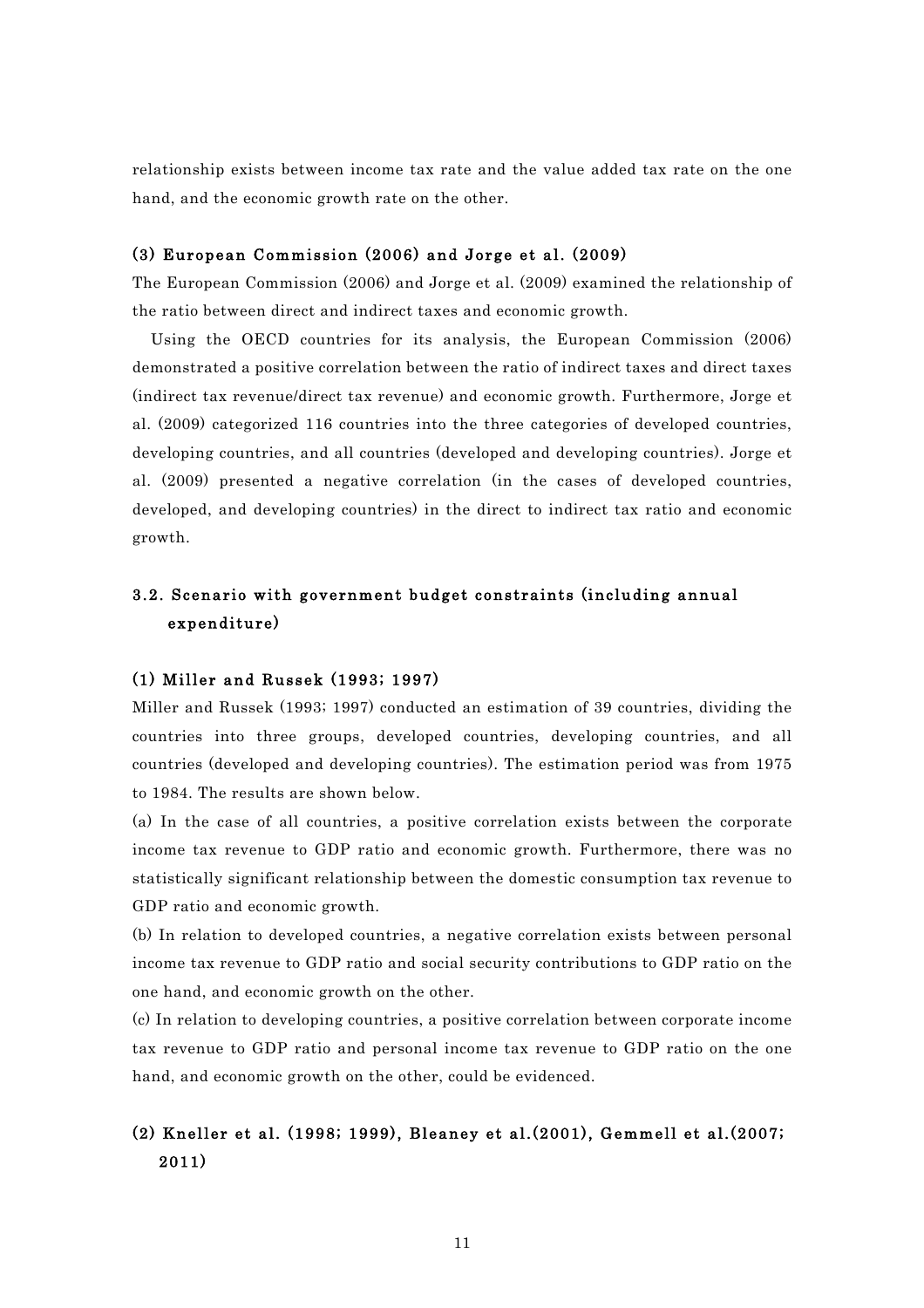Kneller et al. (1998; 1999), Bleaney et al. (2001), Gemmell et al. (2007; 2011) demonstrated that distortionary taxation has a negative correlation with the economic growth rate.

## (3) Mercedes and Mehrez (2004)

Mercedes and Mehrez (2004) examined what kind of effect government size, the tax structure, and the structure of government expenditure have on economic growth, private investment, and employment. As a result, Mercedes and Mehrez (2004) demonstrated that: (1) government size negatively correlates with economic growth and private investment; (2) economic growth, private investment, and employment have a positive relationship with the level of dependence on indirect taxes in the tax system; (3) the effect of corporate income taxes and social insurance contributions on economic growth is the same as that of individual income taxes.

#### 3.3. Scenario with government budget constraints (tax revenue neutral)

## (1) Widmalm (2001)

Widmalm (2001) made it clear that: (a) economic growth is constrained when the share of personal income taxes making up tax revenue increases; (b) economic growth is promoted when the share of consumption taxes making up tax revenue increases; (c) economic growth is constrained when there is a rise in the progressivity of taxation.

## (2) Arnold (2008) and Arnold et al. (2011)

Arnold (2008) explains: (1) the order of taxes that have a harmful effect on the economy, starting from those with the greatest effect, are: corporate income taxes, personal income taxes, consumption taxes, and recurrent taxes on immovable property; (2) on the premise of tax revenue neutrality, economic growth is promoted when income taxes are reduced and consumption taxes and recurrent taxes on immovable property are raised. Furthermore, a theoretical explanation relating such a result is conducted (Arnold et al. (2011)).

Personal income taxes hinder economic growth more than consumption taxes. Some reasons for this are that the tax rate is progressive, double taxation of savings takes place, delivering a blow to small-middle sized companies procuring funds, and the willingness of low-income earners to work is harmed because of the high marginal tax rate of income taxes and social security contributions.

Corporate income taxes hinder capital investment and improvements in productivity,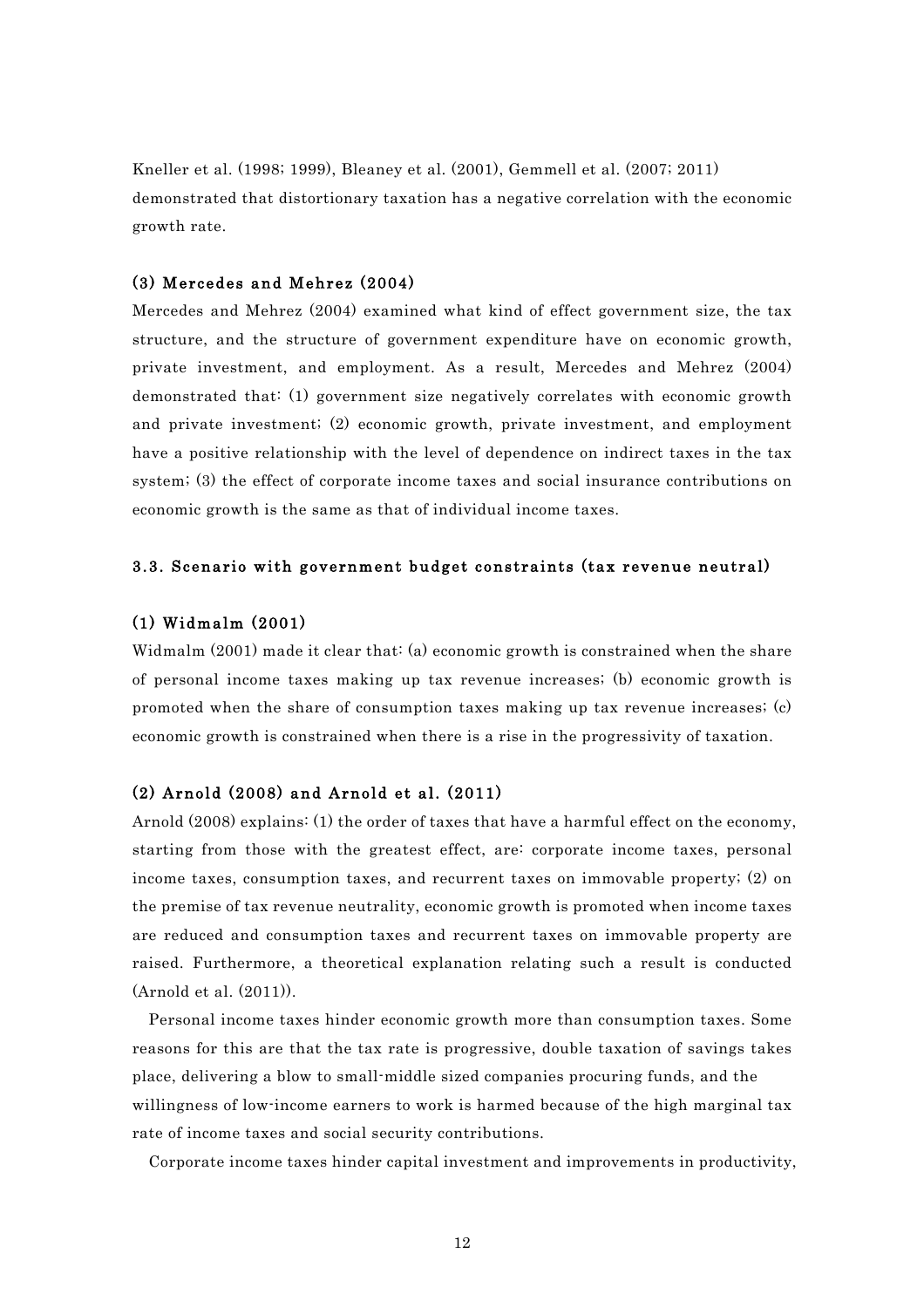the motivating force of economic growth. Furthermore, corporate income taxes constrain overseas investment. Additionally, for the most part, tax break measures for specific activities are not an injection of resources for companies contributing to economic growth.

Consumption taxes raise the commodity price and lowers a worker's real income. Consequently, labor supply is constrained and growth hindered. Nevertheless, savings and investments are not constrained. This is also neutral for international trade. Accordingly, the inhibitory effect on growth is small.

Wealth transfer taxes discourage real-estate transactions and hinder a reallocation to a more productive use, and distort the incentive to save. Consequently, growth is constrained.

Recurrent taxes on immovable property promotes growth by transferring investment from housing to an object of higher profitability. However, in many countries, taxes on housing have reduced and a tax increase is problematic. Accordingly, the reality is that the dependence on consumption tax will increase.

## (3) Xing (2011; 2012)

Xing (2011; 2012) conducted an empirical analysis based on the error correction model, similar to the above studies of Arnold (2008) and Arnold et al. (2011). However, as the robustness check was carried out more carefully, the following conclusions Xing reached differed from that of Arnold (2008) and Arnold et al. (2011):

(a) Reducing income taxes and consumption taxes, and increasing property taxes promote economic growth.

(b) When classifying property taxes as recurrent taxes on immovable property and other, the latter hinders economic growth the least.

(c) The result that, for economic growth, personal income taxes are better than corporate income taxes and consumption taxes are better than income taxes was not obtained.

### (4) Santiago and Yoo (2012)

Santiago and Yoo (2012) expanded the period and countries, which were the object of the estimation, to a greater extent than Arnold (2008), Arnold et al. (2011), and Xing (2011; 2012). The analysis categorized 69 countries into high-income countries, middle-income countries, and low-income countries. The period of the estimation is from 1970 to 2009. The results of the analysis are as follows:

(a) Based on tax revenue neutrality, economic growth is hindered when consumption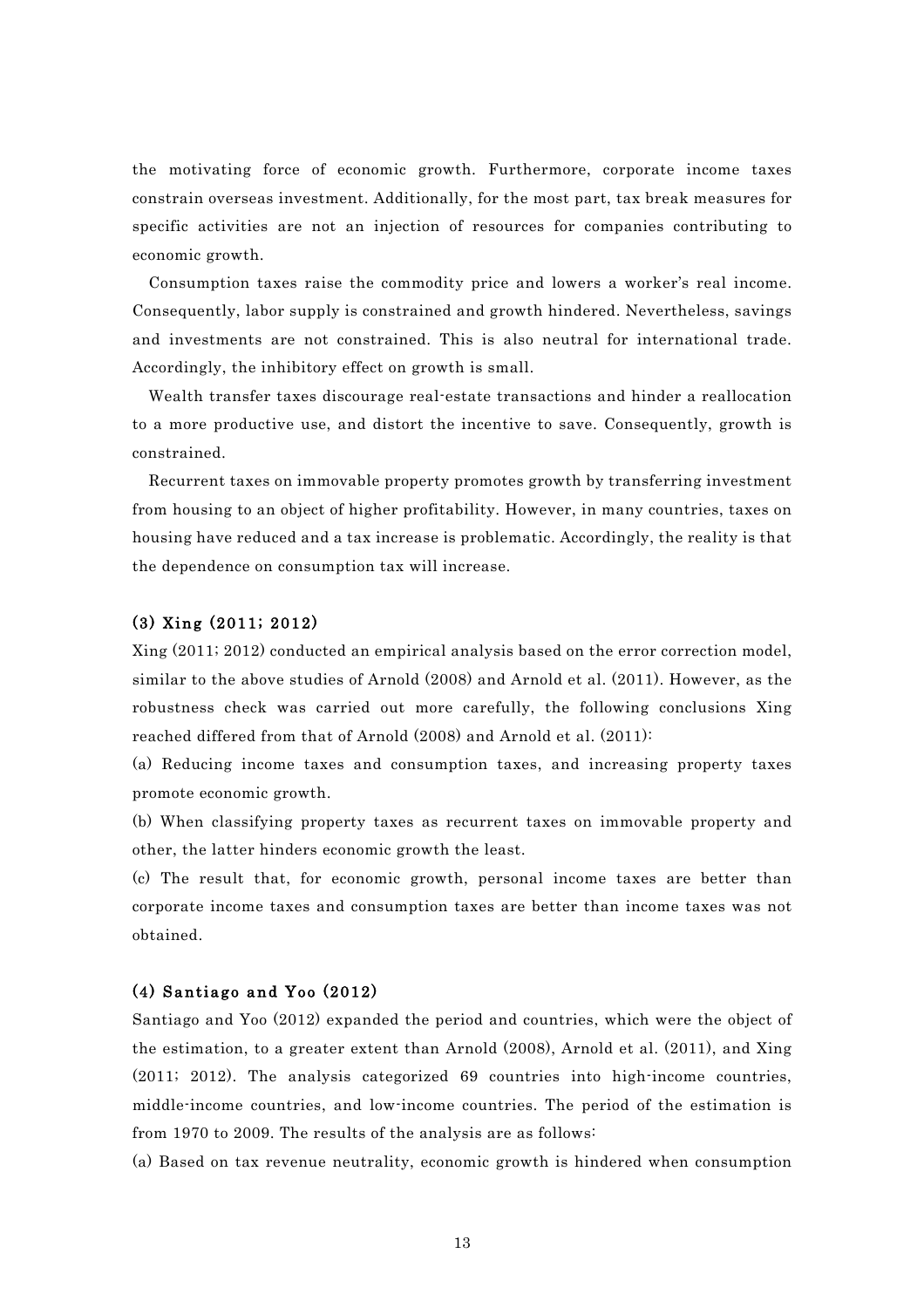taxes and property taxes are decreased and income taxes are raised.

(b) Social security contributions and personal income taxes hinder growth more than corporate income taxes.

(c) Economic growth is promoted when income taxes are reduced and property taxes are raised.

(d) Economic growth is promoted when income taxes are reduced and consumption taxes are raised. However, the effect of promoting growth is smaller than property taxes.

(e) The above results apply to high-income countries and middle-income countries, but not to low-income countries, because of the low level of tax administration in low-income countries.

### 3.4. Scenario with government budget constraints (annual revenue neutral)

Shinohara(2012) separated and analyzed 30 countries of the OECD and 21 countries of the OECD, similar to Arnold (2008). In the former group, it was found that fund procurement by annual revenue items, other than personal income taxes (corporate income taxes, social security contributions, and issuance of bonds), has a positive effect on economic growth. The latter group showed that, while corporate income taxes and social security contributions have a negative effect on economic growth, personal income taxes, consumption taxes, and the issuance of bonds have a positive effect on economic growth.

## 3.5. Short- and long-term effects

Bleaney et al. (2001) demonstrated that: (1) it is difficult to separate short- and long-term effects based on five-year data, and that estimation by a model using annual data with lags would be appropriate; (2) the desirable number of lags is eight.

In relation to short- and long-term effects, the process of converging to a steady state differs by country (in Equation (8), the convergence coefficient  $(\phi_i)$ , short-term coefficient (b), and the error term ( $\varepsilon$ ) differ by country). It is assumed that, in the long term, there is no difference in the tax structure and economic growth relationship between countries (between countries the long-term coefficient  $(a)$  is homogeneous). After carrying out the Hausman test, Gemmell et al. (2007; 2011), Arnold (2008), and Santiago and Yoo (2012) maintained that the null hypothesis (the long-term coefficient (a) is homogeneous) had not been rejected. In response to this, Xing  $(2011; 2012)$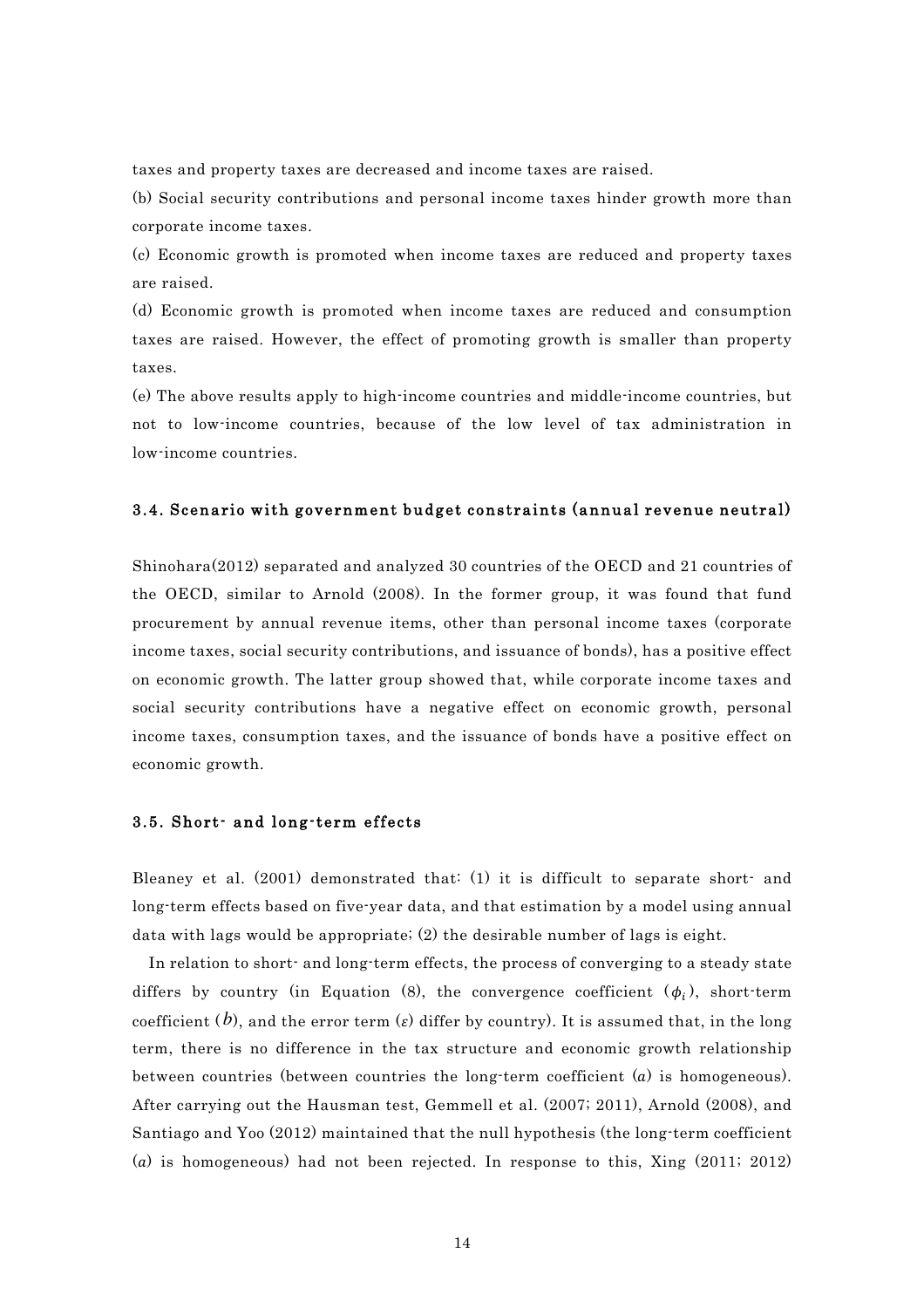maintained that in relation to testing the homogeneity of each explanatory variable, the Wald test is more effective than the Hausman test. According to the Wald test, the null hypothesis that all long-term coefficients are homogenous between countries is rejected.

Furthermore, Gemmell et al. (2007; 2011) elucidated that, while in the short-term, the process of dynamic adjustment differs by country, the adjustment process to a long-term equilibrium is short (a number of years, not decades).

## 4. Conclusion

This paper surveyed prior empirical research, the research methods used, and analytical results obtained for research on the effect of the tax structure on economic growth.

Table 1 presents the outline of analytical methods used. A number of characteristics can be highlighted.

(1) For the most part, analysis was conducted using countries of the OECD based on cross-country panel data.

(2) The growth regression model was broadly classified into two groups based on whether or not government budget constraints were imposed. Furthermore, analysis on the premise of government budget constraints can be separated into the three groups: (a) tax revenue neutral, (b) annual revenue neutral, and (c) considerations of both annual revenue and annual expenditure.

(3) The analysis moved on to separating the short- and long-term effects that fiscal policy had on economic growth. Accompanying this, the method of estimation changed from the pooling regression or the fixed effects estimation to PMG estimation.

The results indicate that while there are differences in terms of the object of the estimation, the period of estimation, the existence of government budget constraints, the following can be pointed out:

(1) The majority of the estimated results of the research suggest that the tax structure has an effect on economic growth. However, in an estimation based on five-year data, Mendoza et al. (1995; 1997) found that a significant relationship between the two could not be evidenced.

(2) It is not necessarily always the case that there will be a negative correlation between income taxes (personal income taxes, corporate income taxes, and social security contributions, and payroll taxes) and economic growth. Some research finds a positive correlation (the case of developing countries in Miller and Russek (1993; 1997)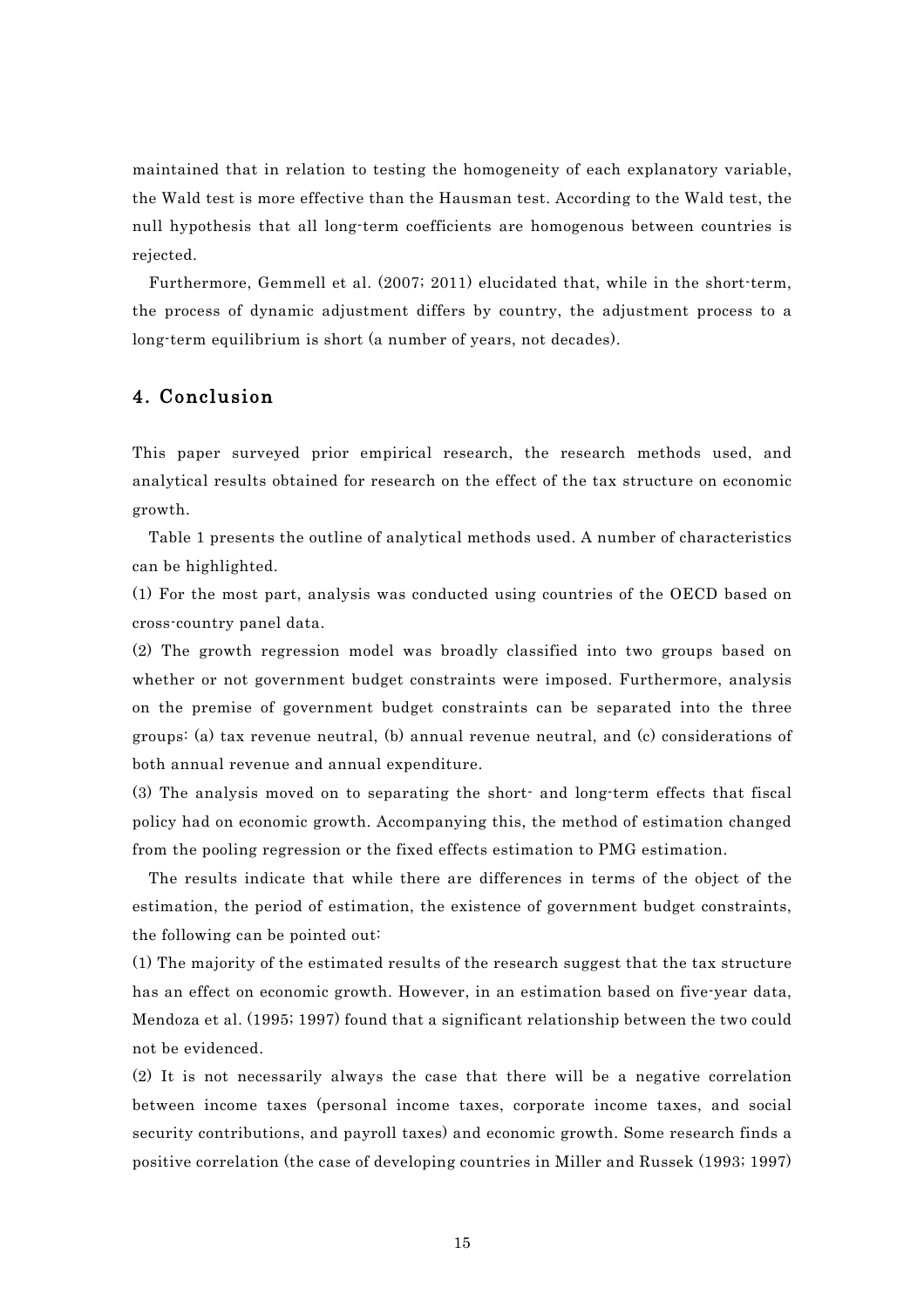and in the studies of Angelopoulos et al. (2006) and Shinohara (2012)).

(3) The direct to indirect tax ratio is negatively correlated with economic growth.

(4) There is a negative correlation between labor income taxes and economic growth (Angelopoulos et al. (2006)). In relation to capital income taxes and consumption taxes, some research does not present a significant relationship with economic growth (Angelopoulos et al. (2006)). However, specific cases also indicate a negative and positive correlation (Mendoza et al. (1995; 1997)).

(5) Distortionary taxation negatively correlates with economic growth.

(6) Based on tax revenue neutrality, economic growth is promoted when income taxes are reduced and consumption taxes and recurrent taxes on immovable property are raised (Arnold (2008)). However, Xing (2011; 2012) is opposed to this.

(7) It is difficult to establish an order of individual taxes in relation to their effect on hindering growth. Arnold (2008) finds that the order of taxes that have a harmful effect on the economy, starting with those that have the greatest effect are: corporate income taxes, personal income taxes, consumption taxes, and recurrent taxes on immovable property. However, this differs from the conclusion of Mercedes and Mehrez (2004), Xing (2011; 2012), and Santiago and Yoo (2012).

(8) In relation to the long-term effect of tax policy, Gemmell et al. (2007; 2011), Arnold (2008), Arnold et al.(2011), and Santiago and Yoo (2012) maintain that the null hypothesis that the long-term coefficient is homogeneous between countries is not rejected by the Hausman test. However, Xing (2011; 2012) finds that this null hypothesis is not applicable.

Finally, based on the survey of prior research above, this paper concludes with the point that a topic for further research is an empirical examination into the relationship of the tax structure and economic growth in Japan.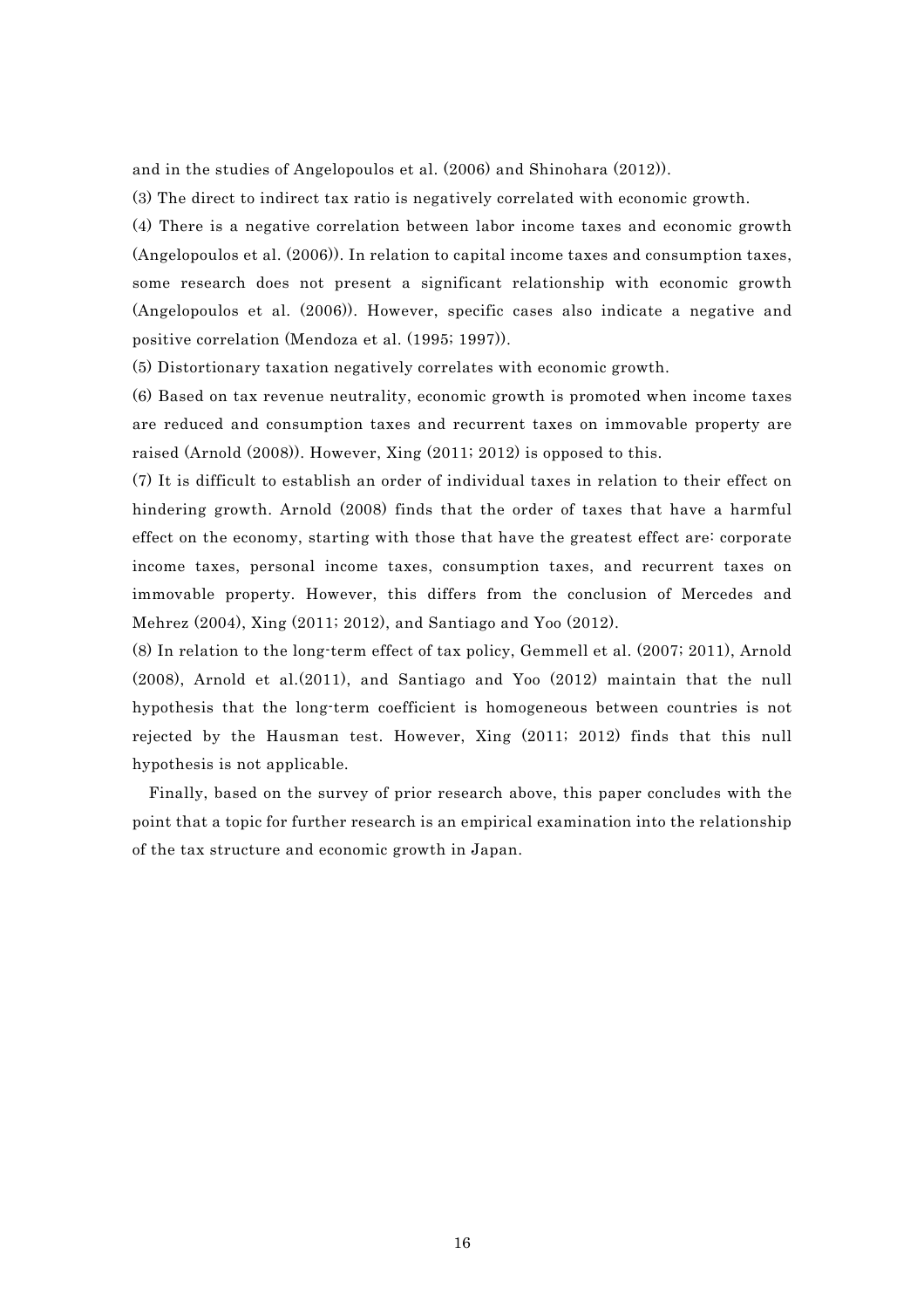|                                                                              | Government budget constraints (tax revenue neural)                                                                                                                                                                                                         | Government<br>budget<br>constraints<br>(annual<br>revenue neutral)                                                                                                                                                                                                            |                                                                                                                                                                                                                                                                           |                                                                                                                                                                                                                                                     |                                                                                                                                                                                                                         |
|------------------------------------------------------------------------------|------------------------------------------------------------------------------------------------------------------------------------------------------------------------------------------------------------------------------------------------------------|-------------------------------------------------------------------------------------------------------------------------------------------------------------------------------------------------------------------------------------------------------------------------------|---------------------------------------------------------------------------------------------------------------------------------------------------------------------------------------------------------------------------------------------------------------------------|-----------------------------------------------------------------------------------------------------------------------------------------------------------------------------------------------------------------------------------------------------|-------------------------------------------------------------------------------------------------------------------------------------------------------------------------------------------------------------------------|
|                                                                              | Widmalm<br>(2001)                                                                                                                                                                                                                                          | Arnold(2008)<br>Arnold et al.<br>(2011)                                                                                                                                                                                                                                       | Xing (2011; 2012)                                                                                                                                                                                                                                                         | Santiago and<br>$Y_{00}(2012)$                                                                                                                                                                                                                      | Shinohara<br>(2012)                                                                                                                                                                                                     |
| Type of data                                                                 | Panel                                                                                                                                                                                                                                                      | Panel                                                                                                                                                                                                                                                                         | Panel                                                                                                                                                                                                                                                                     | Panel                                                                                                                                                                                                                                               | Panel                                                                                                                                                                                                                   |
| Object of<br>estimation                                                      | 23 countries of<br>the OECD                                                                                                                                                                                                                                | 21 countries of<br>the OECD                                                                                                                                                                                                                                                   | 17 countries of<br>the OECD                                                                                                                                                                                                                                               | 69 countries<br>(high-income,<br>middle-income<br>and low income)                                                                                                                                                                                   | 30 countries of<br>the OECD<br>21 countries of<br>the OECD                                                                                                                                                              |
| Period of<br>estimation                                                      | 1965-1990<br>(5-year average)                                                                                                                                                                                                                              | 1971-2004<br>1970-2004                                                                                                                                                                                                                                                        |                                                                                                                                                                                                                                                                           | 1970-2009                                                                                                                                                                                                                                           | 1970-2008                                                                                                                                                                                                               |
| Econometric<br>method                                                        | Pooling<br>regression<br>(2SLS)                                                                                                                                                                                                                            | PMG estimation                                                                                                                                                                                                                                                                | PMG estimation                                                                                                                                                                                                                                                            | PMG estimation                                                                                                                                                                                                                                      | Fixed effects<br>model                                                                                                                                                                                                  |
| Explained<br>variable                                                        | Real GDP per<br>capita growth<br>rate                                                                                                                                                                                                                      | Changes in real GDP per head of<br>the working-age population                                                                                                                                                                                                                 |                                                                                                                                                                                                                                                                           | Changes in real<br>GDP per capita<br>growth rate                                                                                                                                                                                                    | Real GDP per<br>capita growth<br>rate as a trend                                                                                                                                                                        |
| Explanatory<br>variable<br>Annual<br>expenditure                             |                                                                                                                                                                                                                                                            |                                                                                                                                                                                                                                                                               |                                                                                                                                                                                                                                                                           |                                                                                                                                                                                                                                                     |                                                                                                                                                                                                                         |
| Explanatory<br>variable<br>Annual<br>revenue                                 | · Tax burden<br>· Progressivity<br>of taxation<br>$\cdot$ Personal<br>income taxes<br>$\cdot$ Corporate<br>income taxes<br>• Wage taxes<br>(social security)<br>contributions<br>and payroll<br>taxes)<br>$\cdot$ Consumption<br>taxes<br>· Property taxes | $\cdot$ Tax burden<br>· Income taxes<br>(Personal<br>income taxes,<br>corporate<br>income taxes,<br>social security<br>contributions,<br>payroll taxes)<br>$\cdot$ Consumption<br>taxes<br>· Property taxes<br>(recurrent<br>taxes on<br>immovable<br>property and<br>others) | · Tax burden<br>· Income taxes<br>(Personal)<br>income taxes,<br>corporate<br>income taxes,<br>social security<br>contributions.<br>payroll taxes)<br>$\cdot$ Consumption<br>taxes<br>· Property taxes<br>(recurrent)<br>taxes on<br>immovable<br>property<br>and others) | · Tax burden<br>· Income taxes<br>(Personal<br>income taxes,<br>corporate<br>income taxes)<br>$\cdot$ Social security<br>contributions<br>$\cdot$ Consumption<br>taxes (general<br>consumption<br>taxes, customs<br>and others)<br>· Property taxes | $\cdot$ Potential<br>national<br>burden<br>· Income taxes<br>(Personal<br>income taxes.<br>corporate<br>income taxes)<br>$\cdot$ Social security<br>contributions<br>· Consumption<br>taxes<br>• Public loan<br>revenue |
| Explanatory<br>variable<br>Variables<br>other than<br>financial<br>variables | · Prior period<br>real GDP per<br>head of<br>population<br>· Physical capital<br>· Population<br>growth rate<br>• Exports<br>· Labor market<br>instability<br>market (days<br>of employment)                                                               | · Prior period<br>real GDP per<br>head of the<br>working-age<br>population<br>· Physical capital<br>· Human capital<br>· Population<br>growth rate<br>· Inflation rate<br>· Inflation<br>volatility<br>$\cdot$ R&D                                                            | · Prior period<br>real GDP per<br>head of the<br>working-age<br>population<br>· Physical capital<br>· Human capital<br>· Population<br>growth rate                                                                                                                        | · Prior period<br>GDP growth<br>rate per head<br>of population<br>· Physical capital<br>· Human capital<br>· Population<br>growth rate                                                                                                              | · Prior period<br>real GDP per<br>head of<br>population<br>· Human capital<br>· Purchasing<br>power parity<br>· Aging rate<br>· Trade openness                                                                          |

## Table 1. Outline of the Empirical Analyses Relating to the Effect of the Tax Structure on Economic Growth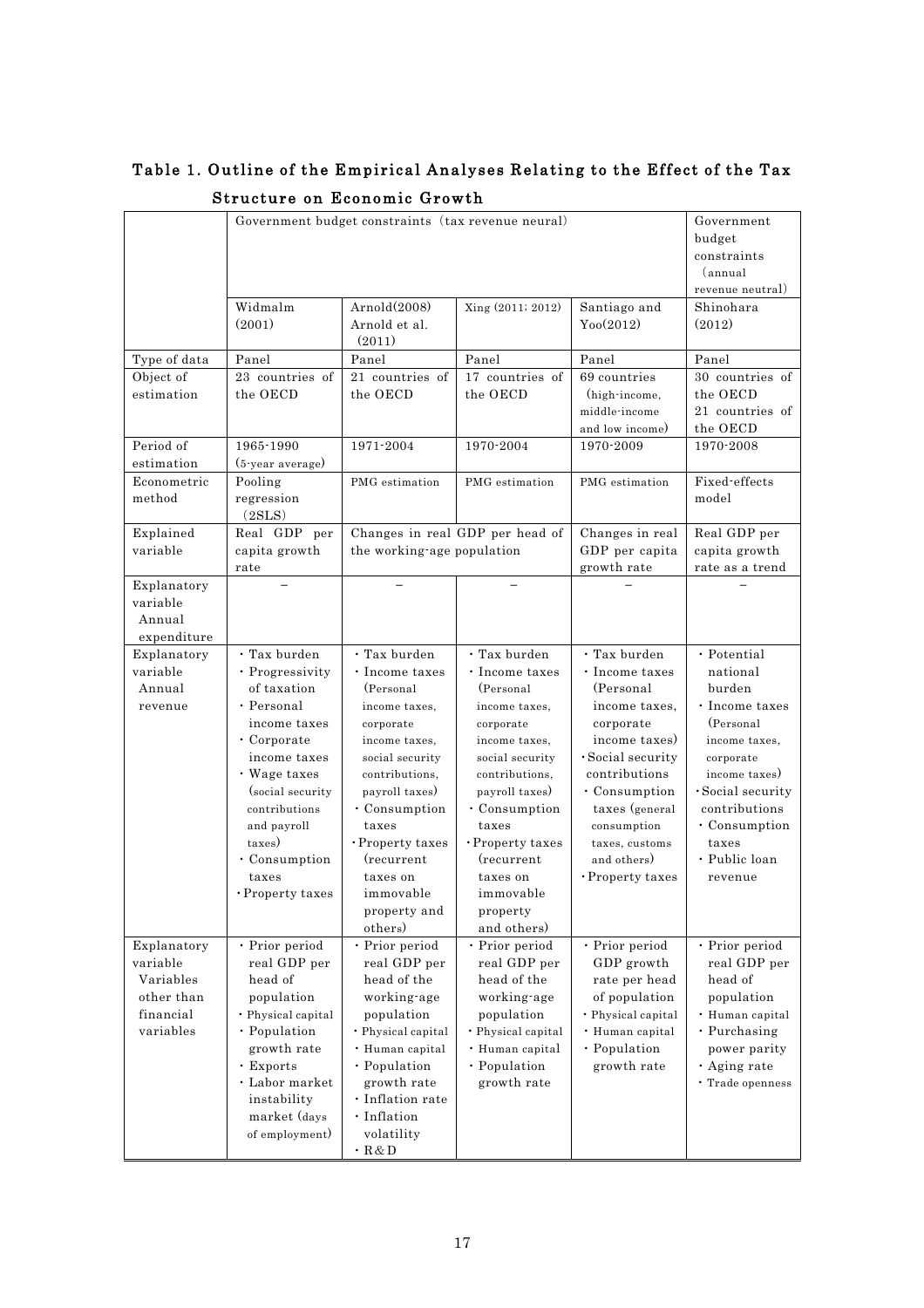|                       |                                    | • Trade openness                                                                      |                                 |                                  |                                 |
|-----------------------|------------------------------------|---------------------------------------------------------------------------------------|---------------------------------|----------------------------------|---------------------------------|
| Separation of         |                                    | $\circ$                                                                               | $\circ$                         | $\circ$                          |                                 |
| short-term            |                                    |                                                                                       |                                 |                                  |                                 |
| and long-term         |                                    |                                                                                       |                                 |                                  |                                 |
| $_{\rm effects}$      |                                    |                                                                                       |                                 |                                  |                                 |
|                       | Miller and                         | Government Budget Constraints (Consideration of Annual Expenditure)<br>Kneller et al. |                                 | Mercedes and                     | Gemmell et al.                  |
|                       | Russek                             | (1998; 1999)                                                                          | Bleaney et al.<br>(2001)        | Mehrez $(2004)$                  | (2007; 2011)                    |
|                       | (1993; 1997)                       |                                                                                       |                                 |                                  |                                 |
| Type of data          | Panel                              | Panel                                                                                 | Panel                           | Panel                            | Panel                           |
| Object of             | 39 countries                       | 22 countries of                                                                       | 22 countries of                 | 18 countries of                  | 17 countries of                 |
| estimation            | (developed                         | the OECD                                                                              | the OECD                        | the OECD                         | the OECD                        |
|                       | and developing                     |                                                                                       |                                 |                                  |                                 |
|                       | countries)                         |                                                                                       |                                 |                                  |                                 |
| Period of             | 1975-1984                          | 1970-1995                                                                             | 1970-1995                       | 1970-2001                        | 1970-2004                       |
| estimation            |                                    | $(5$ -year mean)                                                                      | (annual and                     | $(5$ -year mean)                 |                                 |
| Econometric           | Fixed-effects                      | Fixed effects                                                                         | 5-year mean)<br>· Fixed-effects | Fixed-effects                    | · PMG estimation                |
| method                | model                              | model                                                                                 | model                           | model                            | $\cdot$ Dynamic                 |
|                       |                                    |                                                                                       | · Dynamic                       |                                  | panel model                     |
|                       |                                    |                                                                                       | panel model                     |                                  |                                 |
| Explained             | Real GDP per                       | GDP per capita growth rate                                                            |                                 |                                  | Changes in the                  |
| variable              | capita growth                      |                                                                                       |                                 |                                  | GDP growth                      |
|                       | rate                               |                                                                                       |                                 |                                  | rate                            |
| Explanatory           | · Scale of annual                  | · Productive                                                                          | · Productive                    | · Government                     | · Productive                    |
| variable              | expenditure                        | expenditure                                                                           | expenditure                     | consumption                      | expenditure                     |
| Annual<br>expenditure | (central)<br>government)           | · Non-productive<br>expenditure                                                       | · Non-productive<br>expenditure | expenditure<br>· Social security | · Non-productive<br>expenditure |
|                       | · National                         | $\cdot$ Other forms of                                                                | $\cdot$ Other forms of          | benefits                         | $\cdot$ Other forms of          |
|                       | defense                            | expenditure                                                                           | expenditure                     | · Subsidies                      | expenditure                     |
|                       | · Education                        |                                                                                       |                                 |                                  |                                 |
|                       | $\cdot$ Health                     |                                                                                       |                                 |                                  |                                 |
|                       | · Social security                  |                                                                                       |                                 |                                  |                                 |
|                       | and welfare                        |                                                                                       |                                 |                                  |                                 |
|                       | · Economic                         |                                                                                       |                                 |                                  |                                 |
|                       | services                           |                                                                                       |                                 |                                  |                                 |
|                       | $\cdot$ Transport<br>$\cdot$ Other |                                                                                       |                                 |                                  |                                 |
| Explanatory           | · Scale of annual                  | · Distortionary                                                                       | · Distortionary                 | · Scale of annual                | · Distortionary                 |
| variable              | revenue                            | taxation                                                                              | taxation                        | revenue                          | taxation                        |
| Annual                | (central                           | · Non-distortionary                                                                   | * Non-distortionary             | · Direct taxes                   | · Non-distortionary             |
| revenue               | government)                        | taxation                                                                              | taxation                        | (income taxes,                   | taxation                        |
|                       | · Personal                         | $\cdot$ Other forms of                                                                | $\cdot$ Other forms of          | property taxes,                  | $\cdot$ Other forms of          |
|                       | income taxes                       | tax revenue                                                                           | tax revenue                     | social security                  | tax revenue                     |
|                       | $\cdot$ Corporate                  | $\cdot$ Revenue other                                                                 | $\cdot$ Revenue other           | contributions                    | $\cdot$ Revenue other           |
|                       | income taxes                       | than tax                                                                              | than tax                        | and pay roll                     | than tax                        |
|                       | $\cdot$ Social security            | revenue                                                                               | revenue                         | taxes)                           | revenue                         |
|                       | contributions                      |                                                                                       |                                 | · Indirect taxes                 |                                 |
|                       | · Domestic<br>consumption          |                                                                                       |                                 |                                  |                                 |
|                       | taxes                              |                                                                                       |                                 |                                  |                                 |
|                       | $\cdot$ Customs                    |                                                                                       |                                 |                                  |                                 |
|                       | $\cdot$ Other forms of             |                                                                                       |                                 |                                  |                                 |
|                       | tax revenue                        |                                                                                       |                                 |                                  |                                 |
|                       | $\cdot$ Revenue other              |                                                                                       |                                 |                                  |                                 |
|                       | than tax                           |                                                                                       |                                 |                                  |                                 |
|                       | revenue                            |                                                                                       |                                 |                                  |                                 |
| Explanatory           | $\circ$                            | $\circ$                                                                               | $\circ$                         | $\circ$                          | $\circ$                         |
| variable              |                                    |                                                                                       |                                 |                                  |                                 |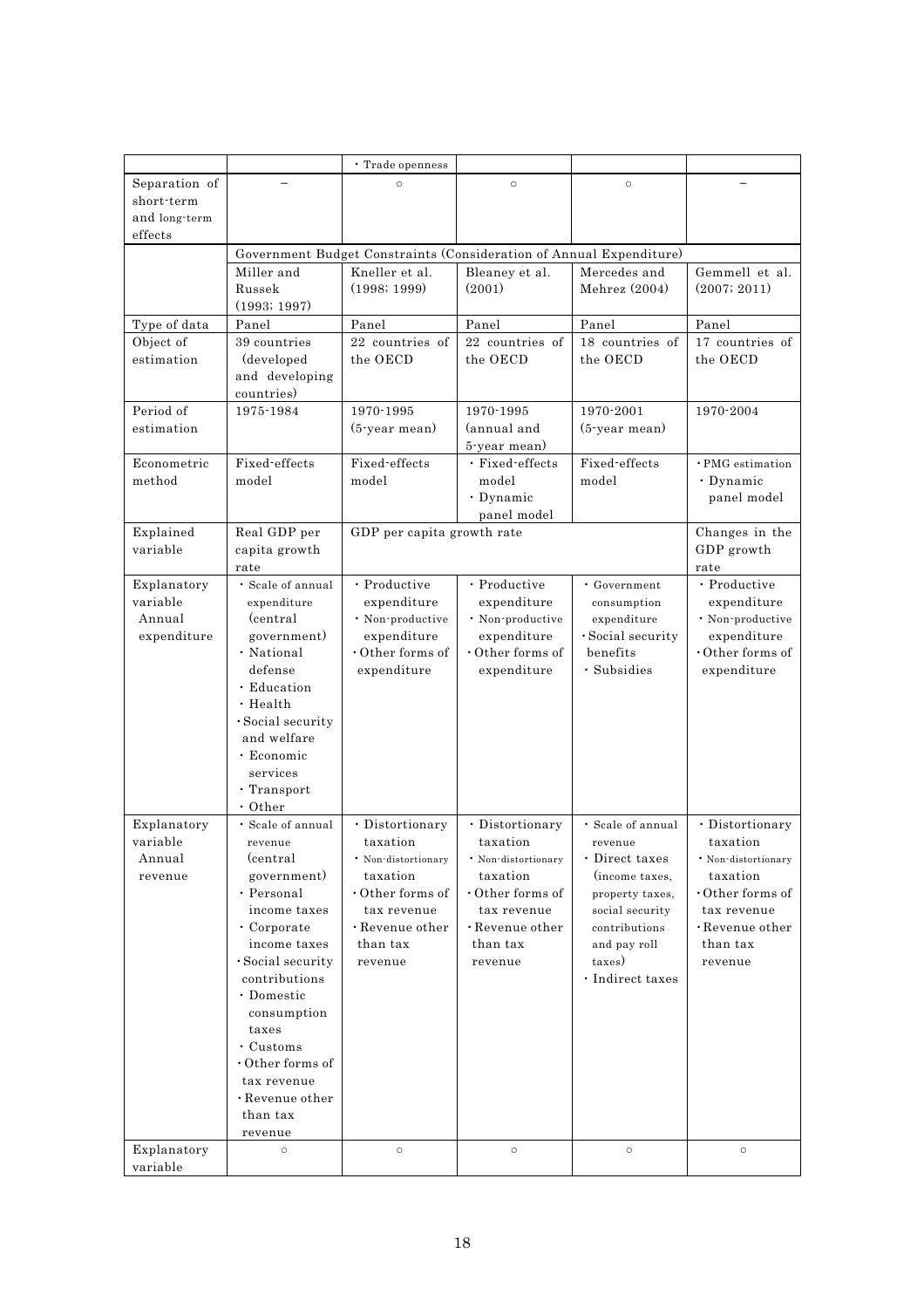| Financial                                                                               |                                                                                                                                                                     |                                                                                                                                                                          |                                                                                                                                                                                                     |                                                                               |                                                                                                                                                                                                                                         |                                                                                                                                                                                                 |                                                                                                     |                                                                                                                  |
|-----------------------------------------------------------------------------------------|---------------------------------------------------------------------------------------------------------------------------------------------------------------------|--------------------------------------------------------------------------------------------------------------------------------------------------------------------------|-----------------------------------------------------------------------------------------------------------------------------------------------------------------------------------------------------|-------------------------------------------------------------------------------|-----------------------------------------------------------------------------------------------------------------------------------------------------------------------------------------------------------------------------------------|-------------------------------------------------------------------------------------------------------------------------------------------------------------------------------------------------|-----------------------------------------------------------------------------------------------------|------------------------------------------------------------------------------------------------------------------|
| surplus<br>Explanatory<br>variable<br>Variables<br>other than<br>financial<br>variables | · Prior period<br>real GDP per<br>head of<br>population<br>· Physical capital<br>· Population<br>growth rate<br>$\cdot$ Inflation rate<br>$\cdot$ Trade<br>openness | $\cdot$ GDP per capita<br>of the initial<br>period (1970,<br>1975, 1980,<br>1985, 1990)<br>· Physical capital<br>$\cdot$ Growth rate of<br>the labor force<br>population |                                                                                                                                                                                                     | • Physical capital<br>$\cdot$ Growth rate of<br>the labor force<br>population |                                                                                                                                                                                                                                         | $\cdot$ GDP per capita<br>of the initial<br>period (1970,<br>1975, 1980,<br>1985, 1990)<br>· Physical<br>capital<br>· Growth rate of<br>the labor force<br>population<br>$\cdot$ Trade openness |                                                                                                     | · Physical capital<br>$\cdot$ Employment<br>growth rate<br>(growth)<br>rate of the<br>labor force<br>population) |
| Separation of<br>short-term<br>and long-term<br>effects                                 |                                                                                                                                                                     |                                                                                                                                                                          |                                                                                                                                                                                                     |                                                                               |                                                                                                                                                                                                                                         |                                                                                                                                                                                                 |                                                                                                     | $\circ$                                                                                                          |
|                                                                                         | No Government Budget Constraints                                                                                                                                    |                                                                                                                                                                          |                                                                                                                                                                                                     |                                                                               |                                                                                                                                                                                                                                         |                                                                                                                                                                                                 |                                                                                                     |                                                                                                                  |
|                                                                                         |                                                                                                                                                                     | Mendoza et al. (1995; 1997)                                                                                                                                              |                                                                                                                                                                                                     | Angelopoulos et al. (2006)                                                    |                                                                                                                                                                                                                                         |                                                                                                                                                                                                 | Lee and Gordon (2005)                                                                               |                                                                                                                  |
| Type of data                                                                            | Panel                                                                                                                                                               |                                                                                                                                                                          | Panel                                                                                                                                                                                               |                                                                               |                                                                                                                                                                                                                                         |                                                                                                                                                                                                 | Panel                                                                                               |                                                                                                                  |
| Object of<br>estimation                                                                 | 18 countries of the OECD                                                                                                                                            |                                                                                                                                                                          |                                                                                                                                                                                                     | 23 countries of the OECD                                                      |                                                                                                                                                                                                                                         |                                                                                                                                                                                                 | 70 countries                                                                                        |                                                                                                                  |
| Period of                                                                               | 1966-1990 (5-year mean                                                                                                                                              |                                                                                                                                                                          | 1970-2000 (5-year mean)                                                                                                                                                                             |                                                                               |                                                                                                                                                                                                                                         |                                                                                                                                                                                                 | 1970-1997(annual)                                                                                   |                                                                                                                  |
| estimation<br>Econometric                                                               | and annual)                                                                                                                                                         |                                                                                                                                                                          |                                                                                                                                                                                                     |                                                                               |                                                                                                                                                                                                                                         |                                                                                                                                                                                                 | 1980-1997 (5-year mean)<br>· Pooling regression (OLS,                                               |                                                                                                                  |
| method                                                                                  | Pooling regression (OLS,<br>robust regression, instrumental<br>variables method)                                                                                    |                                                                                                                                                                          |                                                                                                                                                                                                     |                                                                               |                                                                                                                                                                                                                                         |                                                                                                                                                                                                 | instrumental variables<br>method, robust regression,<br>median regression)<br>· Fixed-effects model |                                                                                                                  |
| Explained<br>variable                                                                   | Real GDP per capita growth<br>rate                                                                                                                                  |                                                                                                                                                                          | GDP per capita growth rate                                                                                                                                                                          |                                                                               | Real GDP per capita growth<br>rate                                                                                                                                                                                                      |                                                                                                                                                                                                 |                                                                                                     |                                                                                                                  |
| Explanatory<br>variable<br>Annual<br>expenditure                                        | · Government consumption<br>expenditure                                                                                                                             |                                                                                                                                                                          | · Productive expenditure                                                                                                                                                                            |                                                                               | · Scale of annual<br>expenditure                                                                                                                                                                                                        |                                                                                                                                                                                                 |                                                                                                     |                                                                                                                  |
| Explanatory<br>variable<br>Annual<br>revenue                                            | · Labor income taxes<br>· Capital income taxes<br>• Consumption taxes                                                                                               |                                                                                                                                                                          | · Labor income taxes<br>· Capital income taxes<br>· Consumption taxes                                                                                                                               |                                                                               |                                                                                                                                                                                                                                         |                                                                                                                                                                                                 | $\cdot$ Tax burden<br>· Income taxes<br>• Corporate taxes<br>• Value added taxes                    |                                                                                                                  |
| Explanatory<br>variable<br>Variables<br>other than<br>financial<br>variables            | $\cdot$ Initial period GDP (1965)<br>· Physical capital<br>· Human capital<br>· Conditions of trade                                                                 |                                                                                                                                                                          | · GDP per capita of the<br>initial period (1970, 1975,<br>1980, 1985, 1990, 1995)<br>· Labor force<br>· Human capital<br>$\cdot$ Investment<br>· Trade openness<br>• Birth rate<br>· Inflation rate |                                                                               | $\cdot$ Customs<br>· Real GDP per capita of the<br>initial period (1970, 1980,<br>1985, 1990, 1995)<br>· Human capital<br>· Population growth rate<br>· Trade openness<br>· Inflation rate<br>· Corruption and quality of<br>bureaucrat |                                                                                                                                                                                                 |                                                                                                     |                                                                                                                  |
| Separation of<br>short-term<br>and long-term<br>effects                                 |                                                                                                                                                                     |                                                                                                                                                                          |                                                                                                                                                                                                     |                                                                               |                                                                                                                                                                                                                                         |                                                                                                                                                                                                 |                                                                                                     |                                                                                                                  |
|                                                                                         | No Government Budget Constraints                                                                                                                                    |                                                                                                                                                                          |                                                                                                                                                                                                     |                                                                               |                                                                                                                                                                                                                                         |                                                                                                                                                                                                 |                                                                                                     |                                                                                                                  |
|                                                                                         |                                                                                                                                                                     | European Commission(2006)                                                                                                                                                |                                                                                                                                                                                                     |                                                                               | Jorge et al. $(2009)$                                                                                                                                                                                                                   |                                                                                                                                                                                                 |                                                                                                     |                                                                                                                  |
| Type of data                                                                            | Panel                                                                                                                                                               |                                                                                                                                                                          |                                                                                                                                                                                                     | Panel                                                                         |                                                                                                                                                                                                                                         |                                                                                                                                                                                                 |                                                                                                     |                                                                                                                  |
| Object of                                                                               | OECD member countries                                                                                                                                               |                                                                                                                                                                          |                                                                                                                                                                                                     |                                                                               | 116 countries (developed countries, developing                                                                                                                                                                                          |                                                                                                                                                                                                 |                                                                                                     |                                                                                                                  |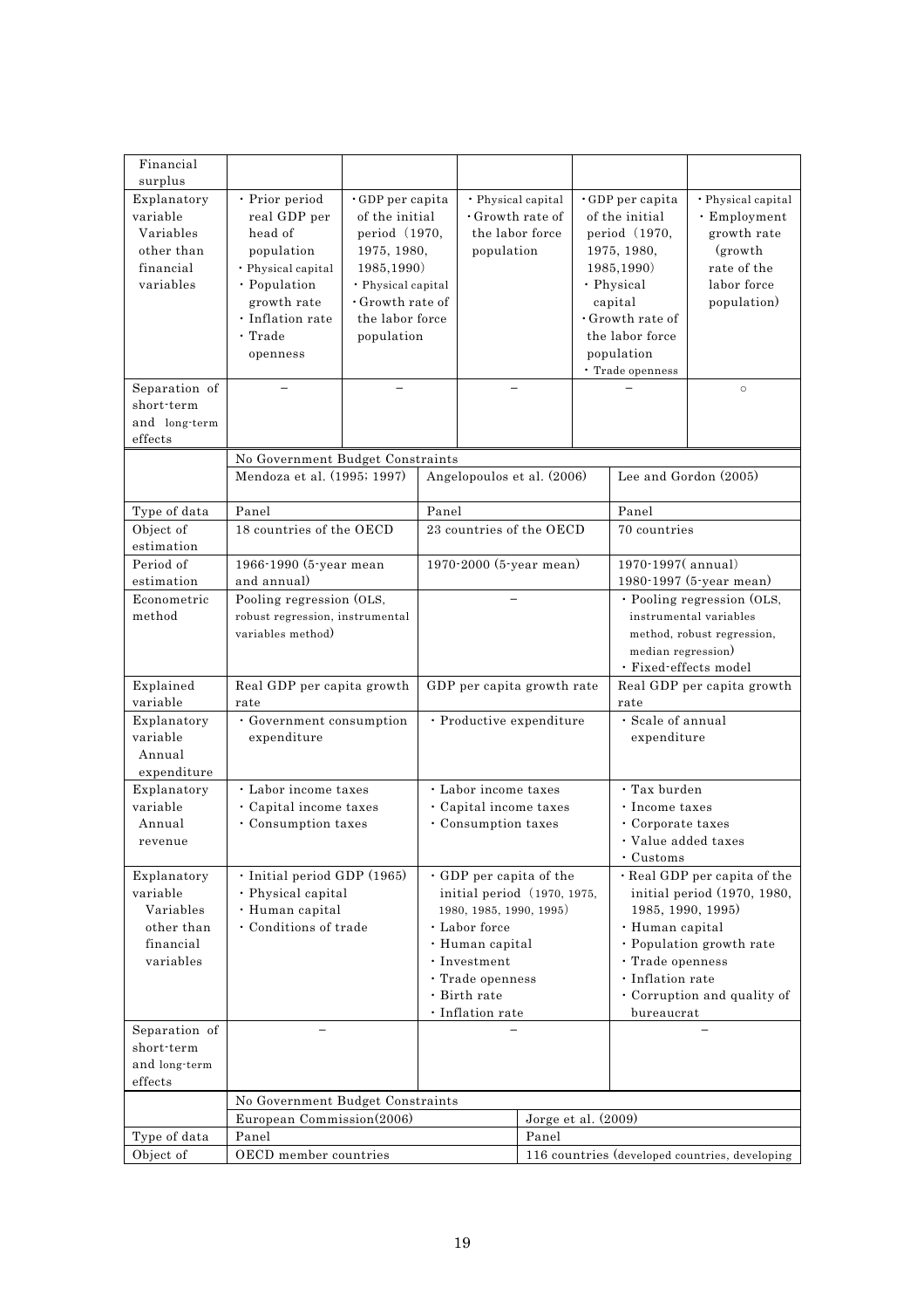| estimation    |                                           | countries and transitioning economies)              |
|---------------|-------------------------------------------|-----------------------------------------------------|
| Period of     | 1975-2000 (5-year mean)                   | 1972-2005 (5-year mean)                             |
| estimation    |                                           |                                                     |
| Econometric   | Fixed-effects model                       | • Pooling regression (OLS, robust regression)       |
| method        |                                           | · Fixed-effects model                               |
| Explained     | Real GDP per capita growth rate           |                                                     |
| variables     |                                           |                                                     |
| Explanatory   | · Size of government (government          |                                                     |
| variable      | consumption expenditure)                  |                                                     |
| Annual        |                                           |                                                     |
| expenditure   |                                           |                                                     |
|               |                                           |                                                     |
| Explanatory   | • Direct taxes                            | • Direct taxes                                      |
| variable      | · Indirect taxes                          | · Indirect taxes                                    |
| Annual        |                                           | · Corporate income tax rate                         |
| revenue       |                                           |                                                     |
| Explanatory   | · Initial period Real GDP per head of the | $\cdot$ GDP per capita of the initial period (1972, |
| variable      | working-age population (1975, 1980, 1985, | 1975, 1980, 1985, 1990, 1995, 2000)                 |
| Variables     | 1990, 1995)                               | · Human capital                                     |
| other than    | · Physical capital                        | • Population growth rate                            |
| financial     | · Investment in research and development  | • Inflation rate                                    |
| variables     | · Trade openness                          | · Trade openness                                    |
|               | · Extent of economic freedom              | · Sovereign credit risk                             |
| Separation of |                                           |                                                     |
| short-term    |                                           |                                                     |
| and long-term |                                           |                                                     |
| effects       |                                           |                                                     |

Source: Prepared by the author.

## References

- Angelopoulos, Economides, G., and Kammas, P. (2006), "Tax-spending policies and economic growth: Theoretical predictions and evidence from the OECD", European Journal of Political Economy, Vol. 23, pp. 1615-1660.
- Arnold, J., A.Bassanini, and S.Scarpetta(2007), "Solow or Lucas?: Testing Growth Models Using Panel Data from OECD Countries", OECD Economics Department Working Paper, No. 592.
- Arnold, J.(2008), "Do Tax Structures Affect Aggregate Economic Growth?", OECD Economics Department Working Papers, No. 643.
- Arnold, J., B.Brys, C.Heady, Å,Johansson, C.Schwellnus, and L. Vartia(2011), "Tax policy for Economic Recovery and Growth", The Economic Journal, 121, pp. 59-80.
- Barro, R.J.(1997), Determinants of Economic Growth: A Cross−Country Empirical Study, The MIT Press.
- Barro, R.J. and S.M.Xavier(2004), Economic Growth, MIT Press.
- Bleaney, M., N.Gemmell, and R.Kneller(2001), "Testing the endogenous growth model: Public expenditure, taxation, and growth over the long run", Canadian Journal of Economics, Vol. 34, No. 1, pp. 36-57.

European Commission(2006), "Macroeconomic effects of a shift from direct to indirect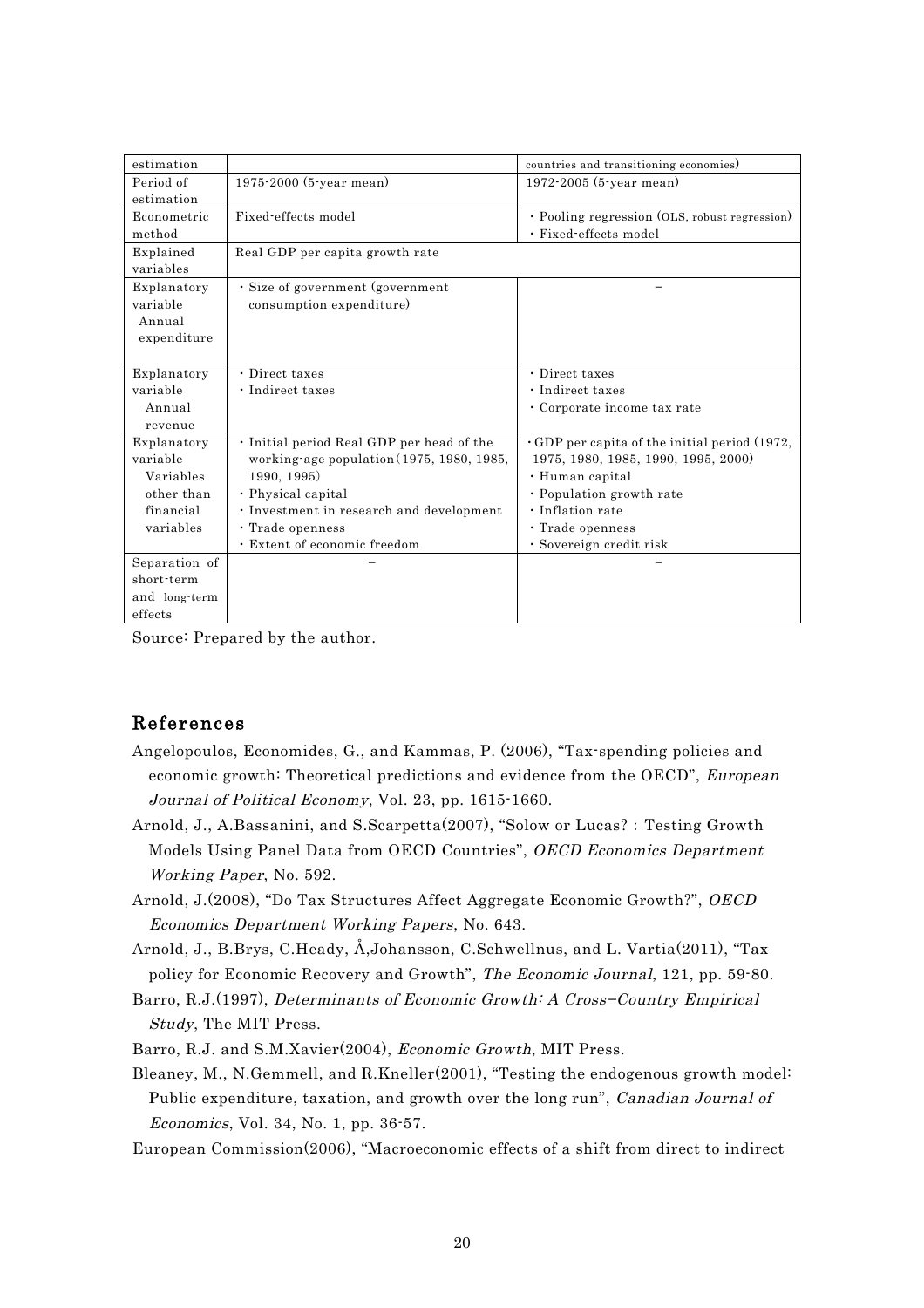Taxation: A simulation for 15 EU Member States", note presented by the European Commission services at the 72nd meeting of the OECD Working Party No. 2 on Tax policy Analysis andTax Statistics.

- European Commission(2008), Public Finances in EMU − 2008.
- European Commission(2010), Public Finances in EMU − 2010.
- European Union(2012), Taxation trends in the European Union Annex B.
- Gemmell, N., R.Kneller, and I.Sant(2007), "Tax composition and economic growth in OECD countries", Mimeo.
- Gemmell, N., R.Kneller, and I.Sant(2011), "The timing and persistence of fiscal policy impacts on growth: evidence from OECD countries", The Economic Journal,Vol.121, pp.33-58 .
- Johansson, Å., C.Heady, J.Arnold, B.Brys, and L.Vartia(2008), "Tax and economic growth", Economic Department Working Paper, No. 620, OECD.
- Jones, C.J.(1998), Introduction to Economic Growth, W.W. Norton & Company, Inc.
- Jorge, M.V., V.Violeta, and L.Yongzheng(2009), "Direct versus Indirect Taxation: Trends, Theory and Economic Significance", Working Paper, 09-11, Andrew Young School.
- Kneller, R., M.F.Bleaney, and N.Gemmell(1998), "Growth, Public Policy and the Government Budget Constraint: Evidence from OECD countries", Discussion paper, No. 98/14, School of Economics, University of Nottingham.
- Kneller, R., M.F.Bleaney, and N.Gemmell(1999), "Fiscal policy and growth: Evidence from OECD countries", Journal of Public Economics, Vol. 74, pp. 171-190.
- Lee, Y. and R.H.Gordon(2005), "Tax structure and economic growth", Journal of Public Economics, Vol. 89, pp. 1027-1043.
- Levine, R. and D.Renalt(1992), "A Sensitivity Analysis of Cross-Country Growth Regressions", American Economic Review, Vol. 82, No. 4, pp. 942-963.
- Martinez-Mongay, C.(2000), "ECFIN's effective tax rates: properties and comparisons with other tax indicators", *Economic Paper*, Vol. 146, European Commission.
- McBride, W.(2012), "What is the Evidence on Taxes and Growth", Special Report, No. 207, Tax Foundation.
- Mendoza, E.G., A.Razin, and L-L.Tesar(1994), "Effective Tax Rates in Macroeconomics: Cross-Country Estimates of Tax Rates on Factor Incomes and Consumption", Journal of Monetary Economics, Vol. 34, pp. 297-323.
- Mendoza, E.G., G.M. Milesi-Ferretti, and P.Asea(1995), "Do taxes matter for long-run growth?: Harberger's superneutrality conjecture", International Finance Discussion Papers, No. 511.
- Mendoza, E.G., G.M. Milesi-Ferretti, and P.Asea(1997), "On the ineffectiveness of tax policy in altering long-run growth: Harberger's superneutrality conjecture", Journal of Public Economics, Vol. 66, pp. 99-126.
- Mercedes, G.E. and G.Mehrez(2004), The Impact of Government Size and the Composition of Revenue and Expenditure on Growth, International Monetary Fund